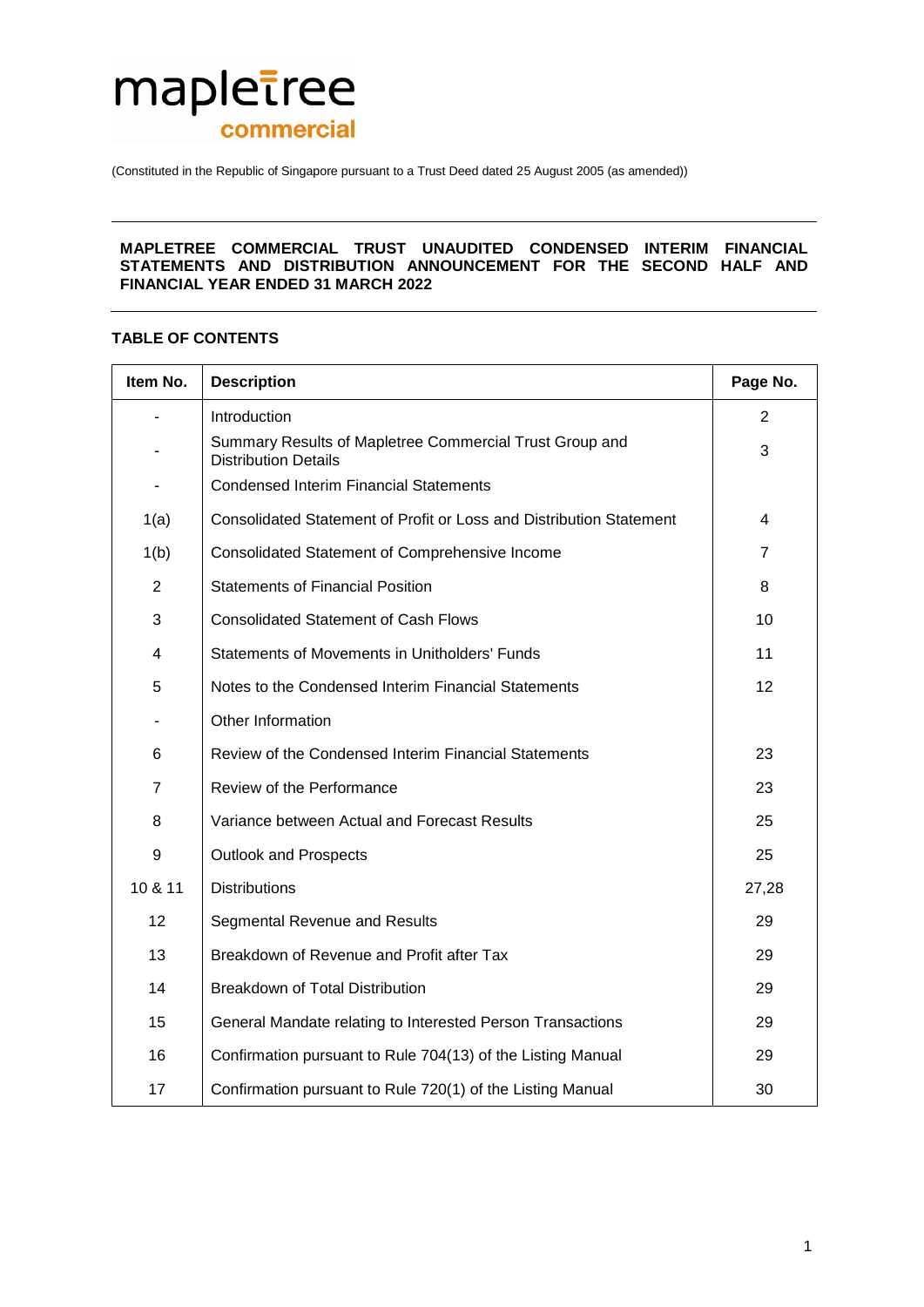# **INTRODUCTION**

Mapletree Commercial Trust ("MCT") is a Singapore-focused real estate investment trust ("REIT") established with the principal investment objective of investing on a long-term basis, directly or indirectly, in a diversified portfolio of income-producing real estate used primarily for office and/or retail purposes, whether wholly or partially, in Singapore, as well as real estate-related assets.

MCT's current portfolio comprises five properties located in Singapore – four located in the Greater Southern Waterfront (HarbourFront and Alexandra Precincts) and one in the Central Business District ("CBD"), namely:

- (a) VivoCity, Singapore's largest mall located in the HarbourFront Precinct;
- (b) Mapletree Business City ("MBC"), comprising Mapletree Business City I ("MBC I") and Mapletree Business City II ("MBC II"), a large-scale integrated office, business park and retail complex with Grade A building specifications supported by ancillary retail space, located in the Alexandra Precinct;
- (c) mTower, an established integrated development with a 40-storey office block and a three-storey retail centre known as the Alexandra Retail Centre ("ARC"), located in the Alexandra Precinct;
- (d) Mapletree Anson, a 19-storey premium office building located in Singapore's CBD; and
- (e) Bank of America Merrill Lynch HarbourFront ("MLHF"), a six-storey premium office building located in the HarbourFront Precinct.

MCT's distribution policy is to distribute at least 90.0% of its taxable income comprising substantially its income from the letting of its properties and related property services income, interest income from the placement of periodic cash surpluses in bank deposits and after deducting allowable expenses and allowances, as well as its tax-exempt income (if any). With effect from 1 April 2020, the distribution is paid out on a half-yearly basis.

On 31 December 2021, 28 January 2022 and 21 March 2022, Mapletree Commercial Trust Management Ltd., the manager of MCT (the "Manager") and the manager of Mapletree North Asia Commercial Trust ("MNACT") jointly announced the proposed merger of MCT and MNACT ("Proposed Merger") to be effected through the acquisition by MCT of all the issued and paid-up units of MNACT by way of a trust scheme of arrangement ("Trust Scheme") in accordance with the Singapore Code on Take-overs and Mergers. The Proposed Merger is subjected to the approvals of (i) MCT Unitholders and MNACT Unitholders; and (ii) certain regulatory authorities which are scheduled after the balance sheet date.

On 21 March 2022, the Manager announced to undertake a pro-rata non-renounceable preferential offering ("Proposed Preferential Offering") of up to S\$2.2 billion at an issue price of S\$2.0039 per unit to fund the additional cash requirement of the cash-only consideration of the Proposed Merger. Mapletree Investment Pte Ltd, the sponsor of MCT has provided an undertaking to subscribe for the Proposed Preferential Offering for an amount of up to S\$2.2 billion and to a voluntary six-month lock-up of its entire unitholdings in the merged entity.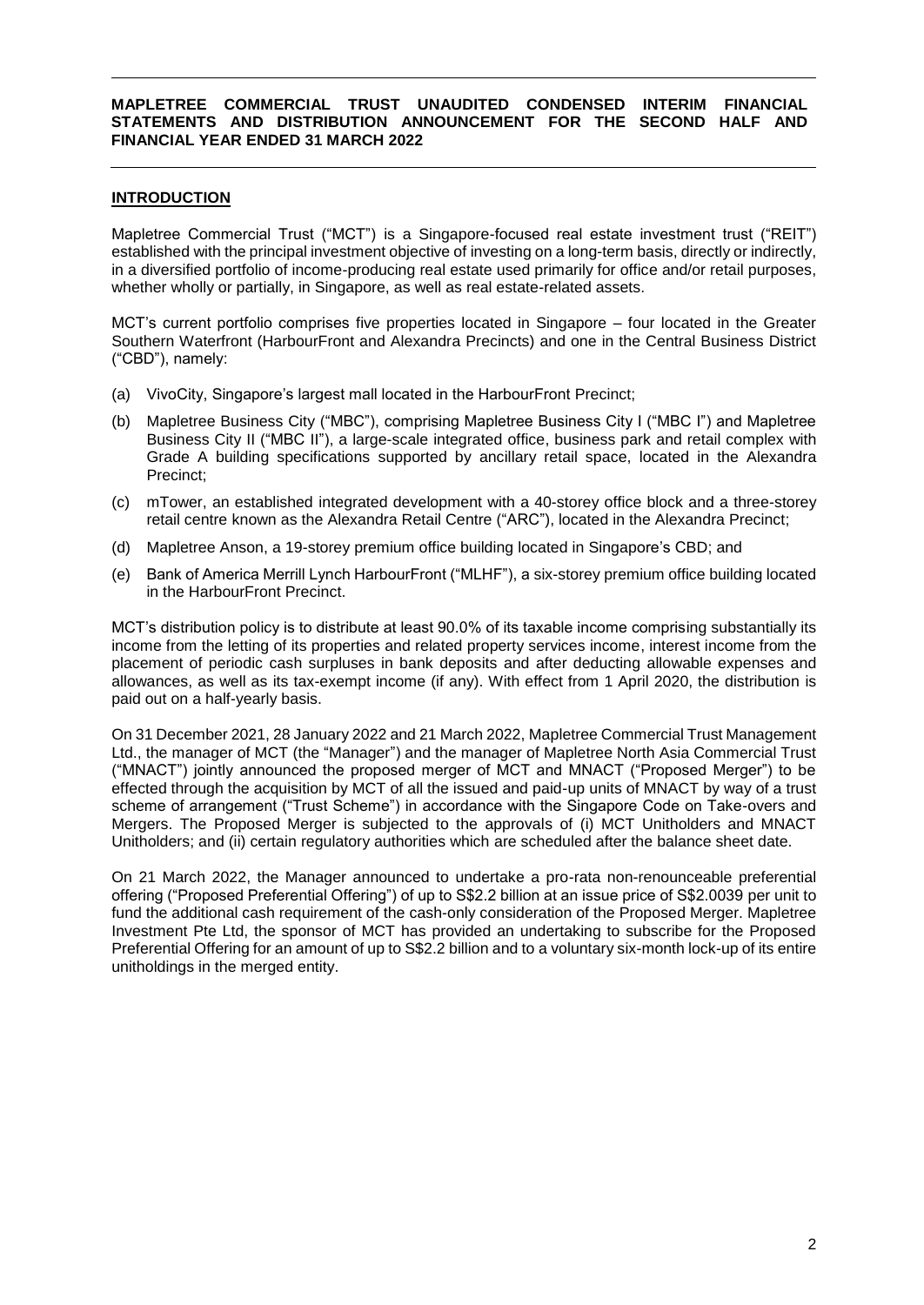|                             | 2H FY21/22<br>(S\$'000) | 2H FY20/21<br>(S\$'000) | Variance<br>% |
|-----------------------------|-------------------------|-------------------------|---------------|
| Gross revenue               | 255,753                 | 260,3261                | (1.8)         |
| Property operating expenses | (56, 927)               | $(54, 775)^1$           | (3.9)         |
| Net property income         | 198,826                 | 205,551                 | (3.3)         |

Income available for distribution  $\vert$  154,773  $\vert$  163,298  $\vert$  (5.2) Amount available for distribution<sup>2</sup> 170,526 176,298 (3.3) Distribution per unit (cents)<sup>2</sup> (3.4) 5.14 (5.32 (3.4)

# **SUMMARY RESULTS OF MAPLETREE COMMERCIAL TRUST GROUP**

|                                                | FY21/22<br>(S\$'000) | FY20/21<br>(S\$'000) | Variance<br>% |
|------------------------------------------------|----------------------|----------------------|---------------|
| Gross revenue                                  | 499,475              | 478,9971             | 4.3           |
| Property operating expenses                    | (110, 794)           | $(101, 987)^1$       | (8.6)         |
| Net property income                            | 388,681              | 377,010              | 3.1           |
| Income available for distribution              | 301,229              | 286,720              | 5.1           |
| Amount available for distribution <sup>2</sup> | 316,982              | 314,720              | 0.7           |
| Distribution per unit (cents) <sup>2</sup>     | 9.53                 | 9.49                 | 0.4           |

### **Footnotes:**

- <sup>1</sup> Higher COVID-19 one-offs were recorded in 2H FY20/21 and FY20/21. These mostly relate to the property tax rebate and government grant from the Job Support Scheme received from the government, and includes the 15% property tax rebate received in FY20/21 but the corresponding disbursement was made to eligible tenants in advance in FY19/20.
- 2 In view of the COVID-19 uncertainty, MCT made capital allowance claims and retained capital distribution totalling S\$43.7 million in 4Q FY19/20. S\$15.0 million and S\$13.0 million of the retained cash was released as distribution to Unitholders in 1H FY20/21 and 2H FY20/21 respectively. Total retained cash released for FY20/21 amounted to S\$28.0 million. The balance of S\$15.7 million will be released and included in the 2H FY21/22 distribution to Unitholders.

### **DISTRIBUTION DETAILS**

| <b>Distribution period</b> | 1 October 2021 to 31 March 2022                                                                  |
|----------------------------|--------------------------------------------------------------------------------------------------|
| Distribution rate / type   | Taxable income distribution of 4.61 cents per unit<br>Capital distribution of 0.53 cent per unit |
| Trade ex-date              | 27 April 2022, 9.00 a.m.                                                                         |
| Record date                | 28 April 2022, 5.00 p.m.                                                                         |
| <b>Payment date</b>        | 3 June 2022                                                                                      |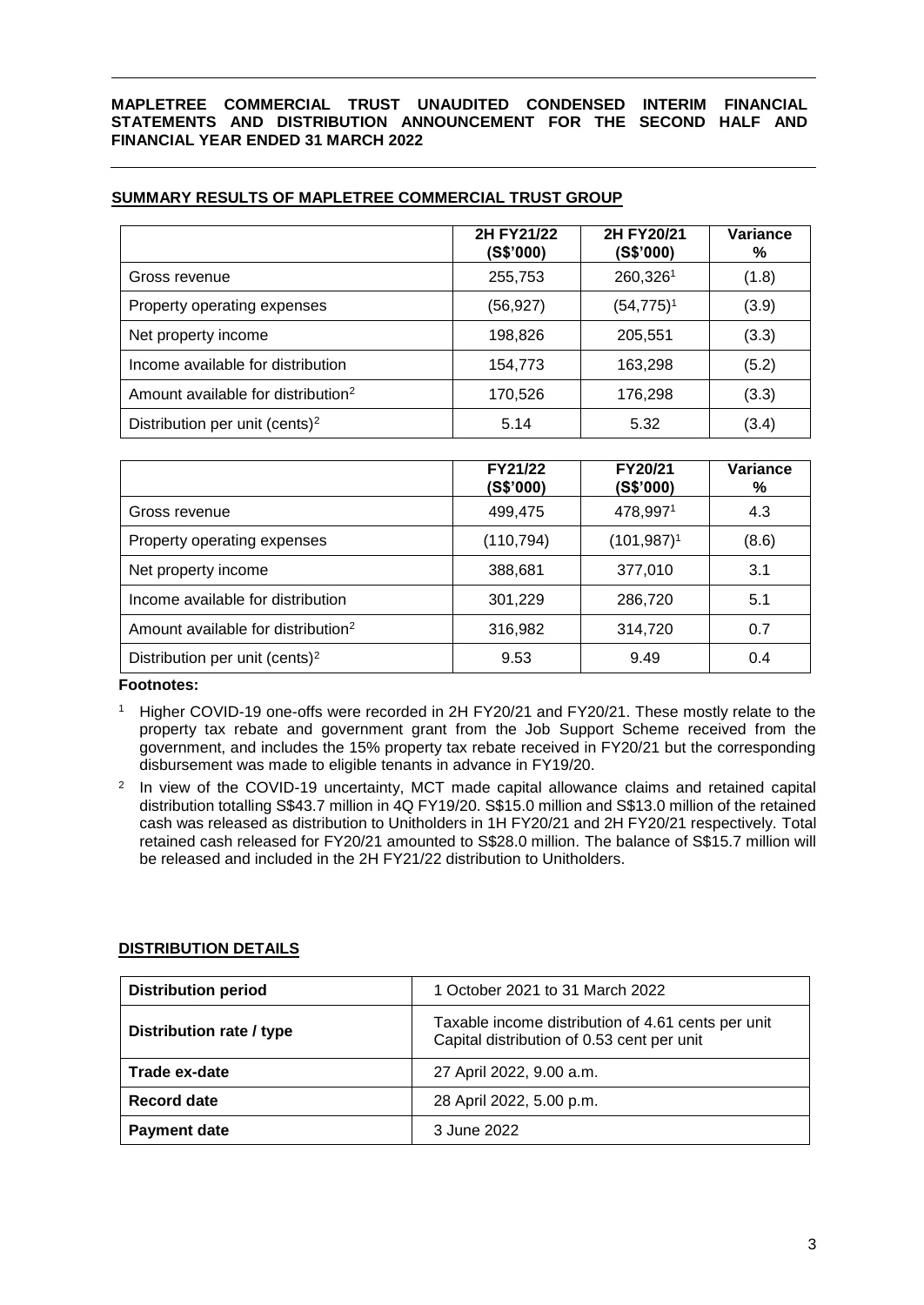# **CONDENSED INTERIM FINANCIAL STATEMENTS**

## **1(a) Consolidated Statement of Profit or Loss and Distribution Statement**

| <b>Consolidated Statement</b><br>of Profit or Loss                              | 2H<br>FY21/22<br>(S\$'000) | 2H<br>FY20/21<br>(S\$'000) | Variance<br>% | FY21/22<br>(S\$'000) | FY20/21<br>(S\$'000) | Variance<br>% |
|---------------------------------------------------------------------------------|----------------------------|----------------------------|---------------|----------------------|----------------------|---------------|
| Gross revenue                                                                   | 255,753                    | 260,326                    | (1.8)         | 499,475              | 478,997              | 4.3           |
| Property operating<br>expenses <sup>1</sup>                                     | (56, 927)                  | (54, 775)                  | (3.9)         | (110, 794)           | (101, 987)           | (8.6)         |
| Net property income                                                             | 198,826                    | 205,551                    | (3.3)         | 388,681              | 377,010              | 3.1           |
| Finance income                                                                  | 137                        | 215                        | (36.3)        | 284                  | 754                  | (62.3)        |
| Finance expenses                                                                | (35, 785)                  | (36, 576)                  | 2.2           | (72, 575)            | (76, 848)            | 5.6           |
| Manager's management<br>fees                                                    |                            |                            |               |                      |                      |               |
| - Base fees                                                                     | (11,093)                   | (11,077)                   | (0.1)         | (22, 218)            | (22, 458)            | 1.1           |
| - Performance fees                                                              | (7, 953)                   | (8,222)                    | 3.3           | (15, 547)            | (15,080)             | (3.1)         |
| Trustee's fees                                                                  | (519)                      | (518)                      | (0.2)         | (1,039)              | (1,049)              | 1.0           |
| Other trust expenses                                                            | (730)                      | (517)                      | (41.2)        | (1,388)              | (1, 153)             | (20.4)        |
| Foreign exchange gain <sup>2</sup>                                              | 9,013                      | 7,116                      | 26.7          | 8,926                | 8,639                | 3.3           |
| Net change in fair value<br>of financial derivative <sup>3</sup>                | (8,614)                    | (6, 818)                   | (26.3)        | (8,390)              | (8,786)              | 4.5           |
| Profit before tax and fair<br>value change in<br>investment properties          | 143,282                    | 149,154                    | (3.9)         | 276,734              | 261,029              | 6.0           |
| Net change in fair value<br>of investment<br>properties <sup>4</sup>            | 28,405                     | 11,459                     | N.M.          | 70,290               | (192, 420)           | N.M.          |
| <b>Profit for the financial</b><br>period/year before tax                       | 171,687                    | 160,613                    | 6.9           | 347,024              | 68,609               | <b>N.M.</b>   |
| Income tax expense <sup>5</sup>                                                 | (2)                        | (3)                        | 33.3          | (5)                  | (3)                  | (66.7)        |
| <b>Profit for the financial</b><br>period/year after tax<br>before distribution | 171,685                    | 160,610                    | 6.9           | 347,019              | 68,606               | <b>N.M.</b>   |
| Earnings per unit (cents)                                                       |                            |                            |               |                      |                      |               |
| - Basic                                                                         | 5.17                       | 4.84                       | 6.8           | 10.45                | 2.07                 | <b>N.M.</b>   |
| - Diluted                                                                       | 5.17                       | 4.84                       | 6.8           | 10.45                | 2.07                 | <b>N.M.</b>   |
|                                                                                 |                            |                            |               |                      |                      |               |

N.M.: Not meaningful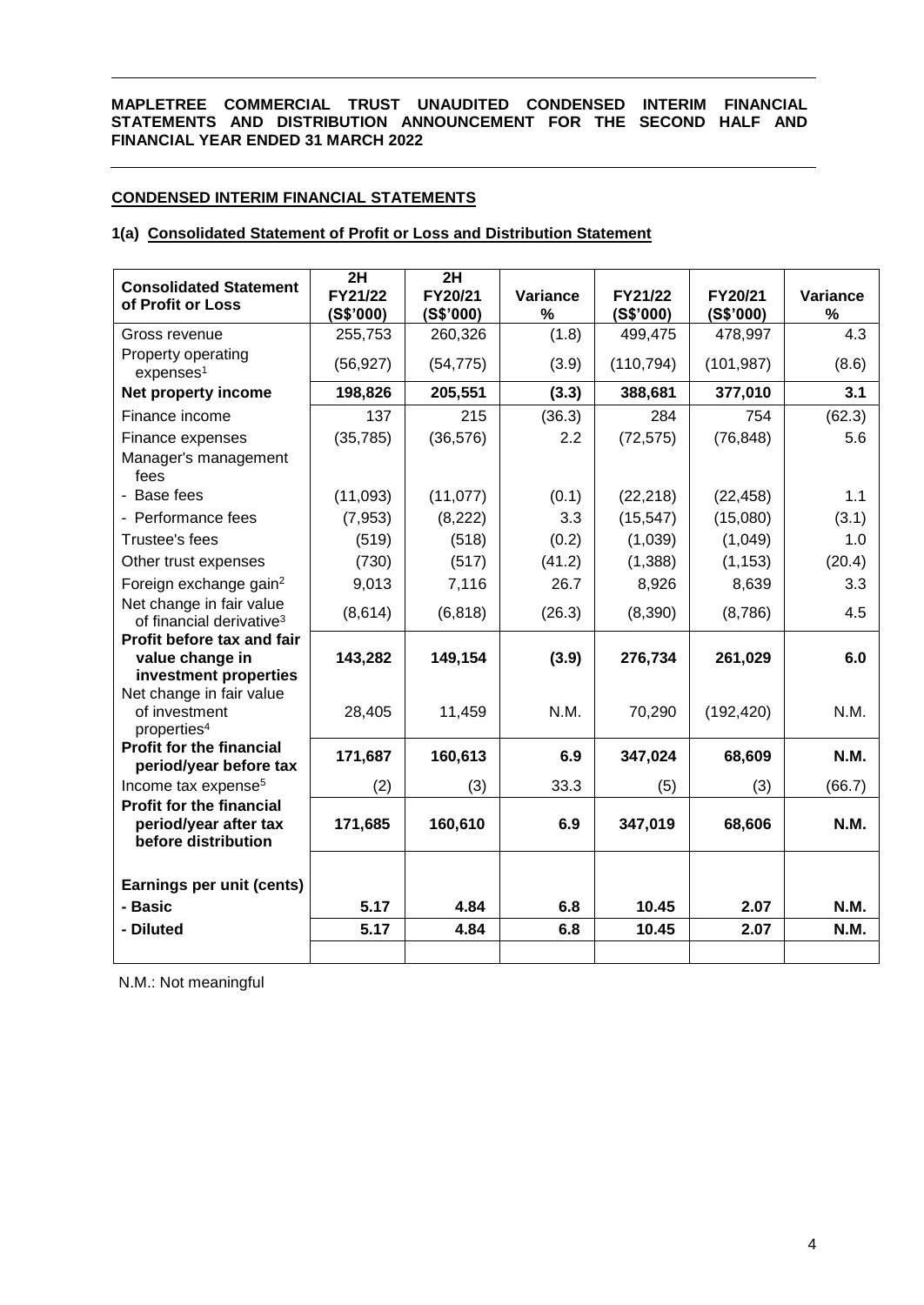| <b>Distribution</b><br><b>Statement</b>                                                  | 2H<br>FY21/22<br>(S\$'000) | 2H<br>FY20/21<br>(S\$'000) | <b>Variance</b><br>% | FY21/22<br>(S\$'000) | FY20/21<br>(S\$'000) | Variance<br>% |
|------------------------------------------------------------------------------------------|----------------------------|----------------------------|----------------------|----------------------|----------------------|---------------|
| <b>Profit for the financial</b><br>period/year after tax<br>before distribution          | 171,685                    | 160,610                    | 6.9                  | 347,019              | 68,606               | N.M.          |
| Adjustments:                                                                             |                            |                            |                      |                      |                      |               |
| Unrealised foreign<br>exchange gain                                                      | (9,013)                    | (7, 116)                   | (26.7)               | (8,926)              | (8,639)              | (3.3)         |
| Net change in fair<br>value of financial<br>derivative                                   | 8,614                      | 6,818                      | 26.3                 | 8,390                | 8,786                | (4.5)         |
| Net change in fair<br>value of investment<br>properties                                  | (28, 405)                  | (11, 459)                  | N.M.                 | (70, 290)            | 192,420              | N.M.          |
| Net effect of other<br>non-tax deductible<br>items and other<br>adjustments <sup>6</sup> | 11,892                     | 14,445                     | (17.7)               | 25,036               | 25,547               | (2.0)         |
| Income available for<br>distribution to<br><b>Unitholders</b>                            | 154,773                    | 163,298                    | (5.2)                | 301,229              | 286,720              | 5.1           |
| Amount available for<br>distribution to<br><b>Unitholders</b>                            | 170,5267                   | 176,298 <sup>8</sup>       | (3.3)                | 316,9827             | 314,720 <sup>9</sup> | 0.7           |
| Comprising:                                                                              |                            |                            |                      |                      |                      |               |
| - Taxable income                                                                         | 153,078                    | 160,094                    | (4.4)                | 285,84710            | 280,224              | 2.0           |
| - Capital distribution <sup>12</sup>                                                     | 17,4487                    | 16,2048                    | 7.7                  | 20,4367              | 34,4969              | (40.8)        |
| - Tax-exempt income                                                                      |                            |                            |                      | 10,69911             |                      | N.M.          |
|                                                                                          | 170,526                    | 176,298                    | (3.3)                | 316,982              | 314,720              | 0.7           |

# **1(a) Consolidated Statement of Profit or Loss and Distribution Statement** (continued)

## N.M.: Not meaningful

### **Footnotes:**

1. Included as part of the property operating expenses were the following:

|                                                                | 2H<br>FY21/22<br>(S\$'000) | 2H<br>FY20/21<br>(S\$'000) | Variance<br>% | FY21/22<br>(S\$'000) | FY20/21<br>(S\$'000) | Variance<br>% |
|----------------------------------------------------------------|----------------------------|----------------------------|---------------|----------------------|----------------------|---------------|
| Depreciation                                                   | 74                         | 75                         | 1.3           | 148                  | 148                  |               |
| Impairment/(reversal of<br>impairment) of trade<br>receivables | 202                        | (415)                      | N.M.          | 256                  | 163                  | (57.1)        |

2. This relates to the Japanese Yen ("JPY") denominated medium term notes ("MTN") issued in March 2015. The foreign exchange gain is unrealised and arose from the translation of the JPY MTN into Mapletree Commercial Trust Treasury Company Pte. Ltd.'s ("MCTTC") functional currency in Singapore dollar. A cross currency interest rate swap ("CCIRS") has been entered into to hedge against any foreign exchange exposure on the principal and interest payments. The unrealised foreign exchange gain has no impact on the amount available for distribution to Unitholders.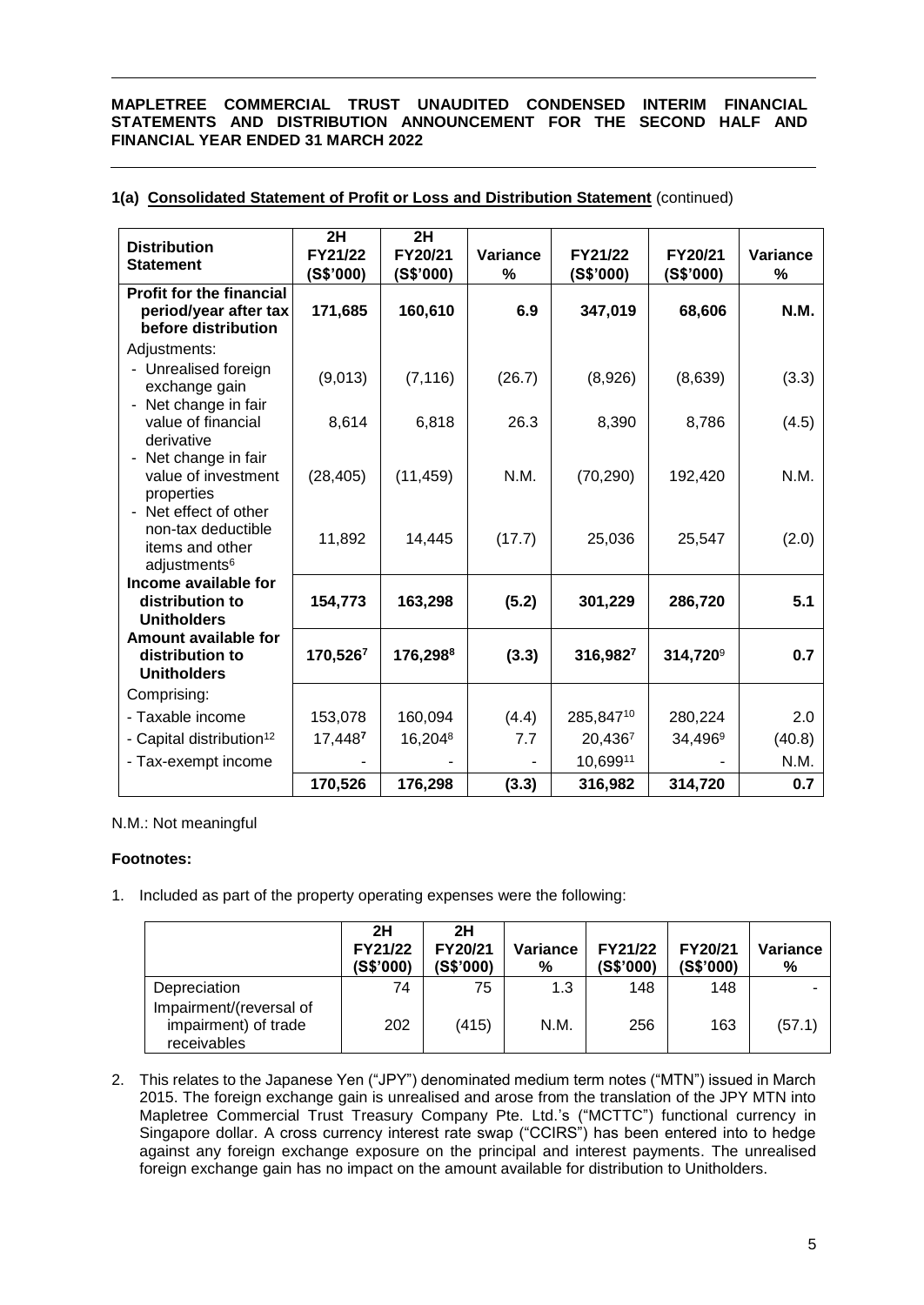### **1(a) Consolidated Statement of Profit or Loss and Distribution Statement** (continued)

- 3. This relates to the revaluation of the CCIRS which was entered into to hedge against the foreign exchange risk exposure arising from JPY denominated MTN. The CCIRS is not designated for hedge accounting and any change in fair value of this derivative financial instrument has been taken to profit or loss. The change in the fair value of financial derivative has no impact on amount available for distribution to Unitholders.
- 4. This relates to the net change in investment properties values arising from independent valuations carried out as at 31 March 2022, 30 September 2021, 31 March 2021 and 30 September 2020. The valuation carried out as at 30 September 2021 and 30 September 2020 were due to the heightened uncertainty caused by the COVID-19 pandemic. The amount includes effects of recognising rental incentives on a straight-line basis over the lease terms.

|                                                                                                 | 2H<br>FY21/22<br>(S\$'000) | 2H<br>FY20/21<br>(S\$'000) | Variance<br>% | FY21/22<br>(S\$'000) | FY20/21<br>(S\$'000) | Variance<br>% |
|-------------------------------------------------------------------------------------------------|----------------------------|----------------------------|---------------|----------------------|----------------------|---------------|
| Change in fair value of<br>investment properties                                                | 26,658                     | 10,324                     | N.M.          | 65,696               | (196, 850)           | N.M.          |
| Effects of recognising<br>rental incentives on a<br>straight-line basis over<br>the lease terms | 1,747                      | 1,135                      | 53.9          | 4,594                | 4,430                | 3.7           |
| Net change in fair<br>value of investment<br>properties<br>recognised in profit<br>or loss      | 28,405                     | 11,459                     | N.M.          | 70,290               | (192, 420)           | <b>N.M.</b>   |

N.M.: Not meaningful

- 5. This relates to the income tax expense of MCTTC and 80 Alexandra Pte. Ltd..
- 6. This consists of management fees paid/payable in units, trustee's fees, financing fees incurred on bank facilities, non-tax deductible/(chargeable) items, rollover income adjustments (see Footnote 10 below) and other adjustments.
- 7. This includes the release of remaining S\$15.7 million of cash retained in 4Q FY19/20.
- 8. This includes the release of S\$13.0 million of cash retained in 4Q FY19/20.
- 9. This includes the release of S\$28.0 million of cash retained in 4Q FY19/20.
- 10. Taxable income distribution include an adjustment of S\$10.7 million arising from the COVID-19 cash grants received by the Group in FY20/21, which was included as part of the taxable income distribution in FY20/21. The COVID-19 cash grants received from the Government are exempted from tax.
- 11. This relates to the COVID-19 cash grants received by the Group in FY20/21.
- 12. This includes rental income arising from fit-out period granted to tenants of MBC II prior to the acquisition of MBC II.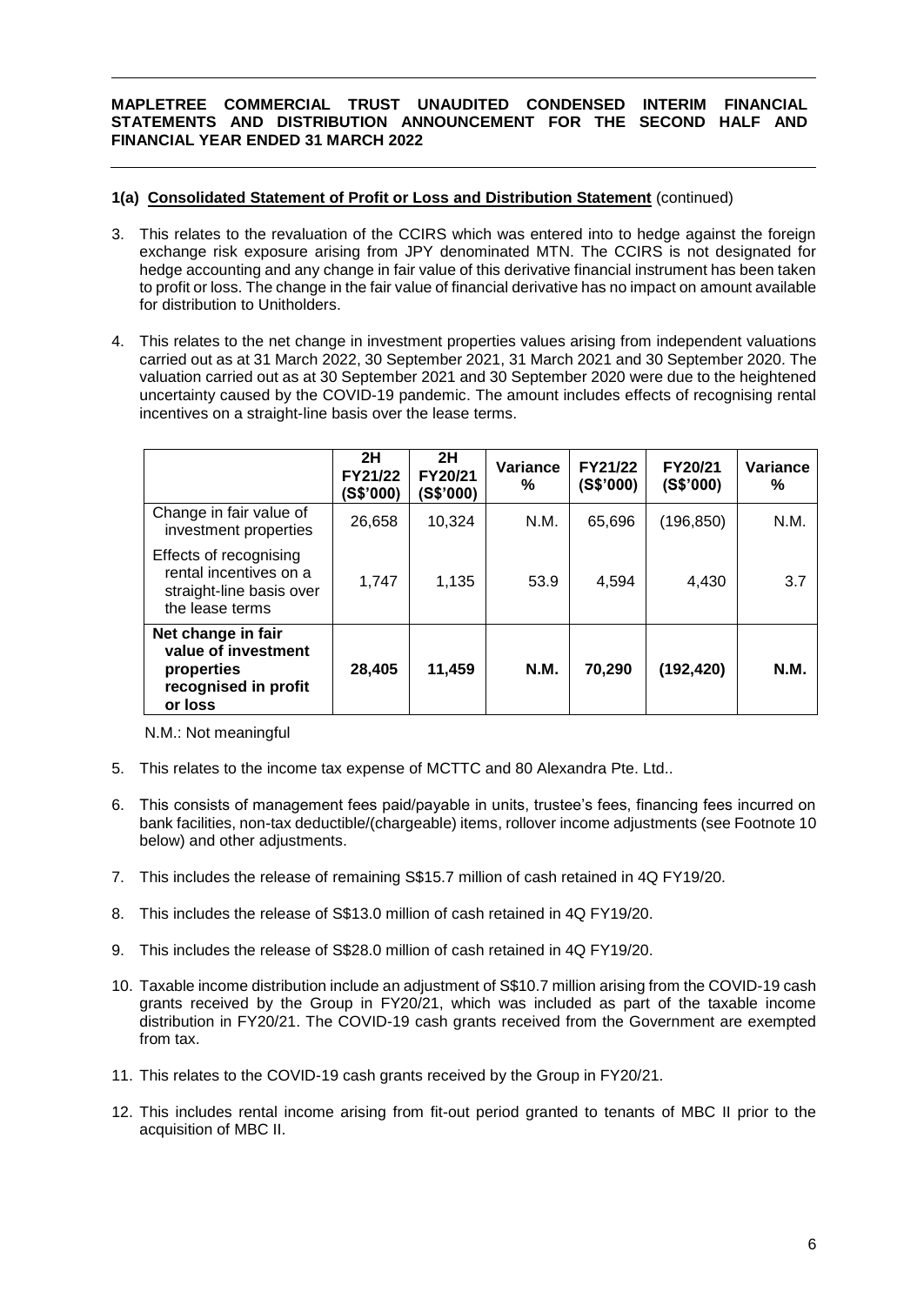# **1(b) Consolidated Statement of Comprehensive Income**

|                                                                                                                             | 2H<br>FY21/22<br>(S\$'000) | 2H<br>FY20/21<br>(S\$'000) | Variance<br>% | FY21/22<br>(S\$'000) | <b>FY20/21</b><br>(S\$'000) | Variance<br>% |
|-----------------------------------------------------------------------------------------------------------------------------|----------------------------|----------------------------|---------------|----------------------|-----------------------------|---------------|
| <b>Profit for the financial</b><br>period/year after tax<br>before distribution                                             | 171,685                    | 160,610                    | 6.9           | 347,019              | 68,606                      | <b>N.M.</b>   |
| Other comprehensive<br>income - items that<br>may be reclassified<br>subsequently to<br>profit or loss:<br>Cash flow hedges |                            |                            |               |                      |                             |               |
| - Fair value gain/(loss)                                                                                                    | 31,387                     | 9,300                      | N.M.          | 29,459               | (8,949)                     | N.M.          |
| - Reclassification to<br>profit or loss                                                                                     | 6,937                      | 8,231                      | (15.7)        | 15,032               | 14,376                      | 4.6           |
| <b>Total comprehensive</b><br>income for the<br>financial period/year                                                       | 210,009                    | 178,141                    | 17.9          | 391,510              | 74,033                      | N.M.          |

N.M.: Not meaningful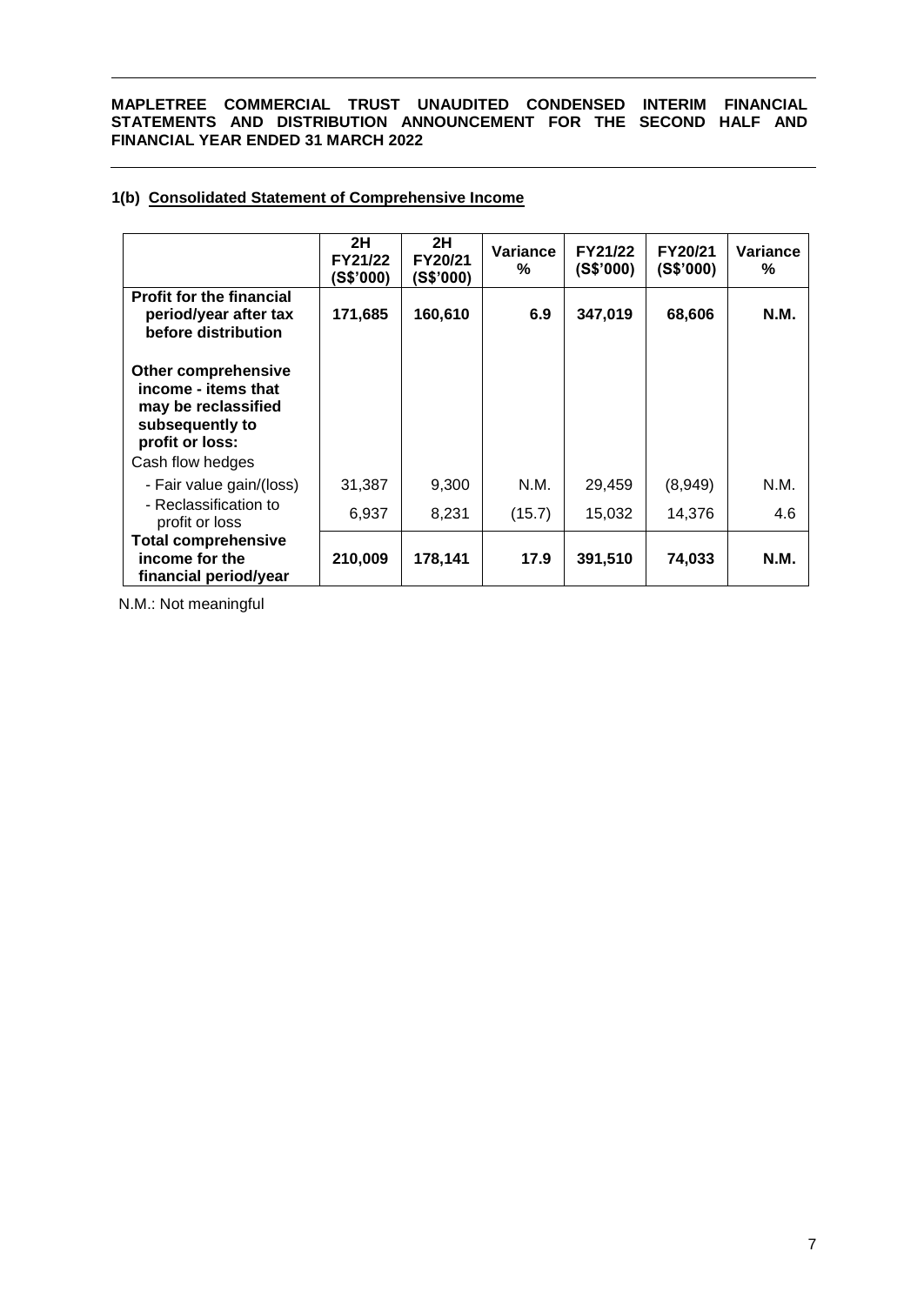# **2 Statements of Financial Position**

|                                                                                                                                                                                                   | Group                                  |                                       | <b>MCT</b>                                       |                                      |  |
|---------------------------------------------------------------------------------------------------------------------------------------------------------------------------------------------------|----------------------------------------|---------------------------------------|--------------------------------------------------|--------------------------------------|--|
|                                                                                                                                                                                                   | 31 Mar 2022<br>(S\$'000)               | 31 Mar 2021<br>(S\$'000)              | 31 Mar 2022<br>(S\$'000)                         | 31 Mar 2021<br>(S\$'000)             |  |
| <b>ASSETS</b>                                                                                                                                                                                     |                                        |                                       |                                                  |                                      |  |
| <b>Current assets</b>                                                                                                                                                                             |                                        |                                       |                                                  |                                      |  |
| Cash and cash equivalents <sup>1</sup>                                                                                                                                                            | 124,170                                | 192,543                               | 113,051                                          | 176,652                              |  |
| Trade and other receivables <sup>2</sup>                                                                                                                                                          | 2,725                                  | 7,631                                 | 3,157                                            | 7,813                                |  |
| Tax recoverable <sup>3</sup>                                                                                                                                                                      | 5,849                                  | 5,849                                 |                                                  |                                      |  |
| Other assets                                                                                                                                                                                      | 649<br>133,393                         | 528<br>206,551                        | 475<br>116,683                                   | 346<br>184,811                       |  |
|                                                                                                                                                                                                   |                                        |                                       |                                                  |                                      |  |
| <b>Non-current assets</b>                                                                                                                                                                         |                                        |                                       |                                                  |                                      |  |
| Investment properties <sup>4</sup>                                                                                                                                                                | 8,821,000                              | 8,737,000                             | 7,270,000                                        | 7,202,000                            |  |
| Plant and equipment                                                                                                                                                                               | 162                                    | 266                                   | 116                                              | 223                                  |  |
| Investment in subsidiaries                                                                                                                                                                        |                                        |                                       | 910,964                                          | 910,964                              |  |
| Derivative financial instruments <sup>5</sup>                                                                                                                                                     | 27,741                                 | 6,767                                 | 27,741                                           | 14,317                               |  |
| Other assets <sup>6</sup>                                                                                                                                                                         | 2,227                                  |                                       | 2,227                                            |                                      |  |
|                                                                                                                                                                                                   | 8,851,130                              | 8,744,033                             | 8,211,048                                        | 8,127,504                            |  |
| <b>Total assets</b>                                                                                                                                                                               | 8,984,523                              | 8,950,584                             | 8,327,731                                        | 8,312,315                            |  |
| <b>LIABILITIES</b><br><b>Current liabilities</b><br>Derivative financial instruments <sup>5</sup><br>Trade and other payables7<br>Borrowings <sup>8</sup><br>Loans from a subsidiary <sup>9</sup> | 4,570<br>102,919<br>460,547<br>568,036 | 2,390<br>114,047<br>70,000<br>186,437 | 4,570<br>87,046<br>263,894<br>196,653<br>552,163 | 2,390<br>97,192<br>70,000<br>169,582 |  |
|                                                                                                                                                                                                   |                                        |                                       |                                                  |                                      |  |
| <b>Non-current liabilities</b><br>Derivative financial instruments <sup>5</sup>                                                                                                                   | 266                                    |                                       |                                                  | 19,631                               |  |
| Other payables <sup>7</sup>                                                                                                                                                                       | 53,923                                 | 17,573<br>53,007                      | 12,887<br>49,915                                 | 45,809                               |  |
| Borrowings <sup>8</sup>                                                                                                                                                                           | 2,543,787                              | 2,959,625                             | 1,179,815                                        | 1,391,074                            |  |
| Loans from a subsidiary <sup>9</sup>                                                                                                                                                              |                                        |                                       | 728,522                                          | 933,764                              |  |
| Deferred tax liabilities <sup>10</sup>                                                                                                                                                            | 24,974                                 | 24,974                                |                                                  |                                      |  |
|                                                                                                                                                                                                   | 2,622,950                              | 3,055,179                             | 1,971,139                                        | 2,390,278                            |  |
| <b>Total liabilities</b>                                                                                                                                                                          | 3,190,986                              | 3,241,616                             | 2,523,302                                        | 2,559,860                            |  |
|                                                                                                                                                                                                   |                                        |                                       |                                                  |                                      |  |
| <b>NET ASSETS ATTRIBUTABLE TO</b><br><b>UNITHOLDERS</b>                                                                                                                                           | 5,793,537                              | 5,708,968                             | 5,804,429                                        | 5,752,455                            |  |
| Represented by:                                                                                                                                                                                   |                                        |                                       |                                                  |                                      |  |
| Unitholders' funds                                                                                                                                                                                | 5,793,537                              | 5,708,968                             | 5,804,429                                        | 5,752,455                            |  |
| <b>UNITS IN ISSUE ('000)</b>                                                                                                                                                                      | 3,323,514                              | 3,316,204                             | 3,323,514                                        | 3,316,204                            |  |
| <b>NET ASSET VALUE PER UNIT (S\$)</b>                                                                                                                                                             | 1.74                                   | 1.72                                  | 1.75                                             | 1.73                                 |  |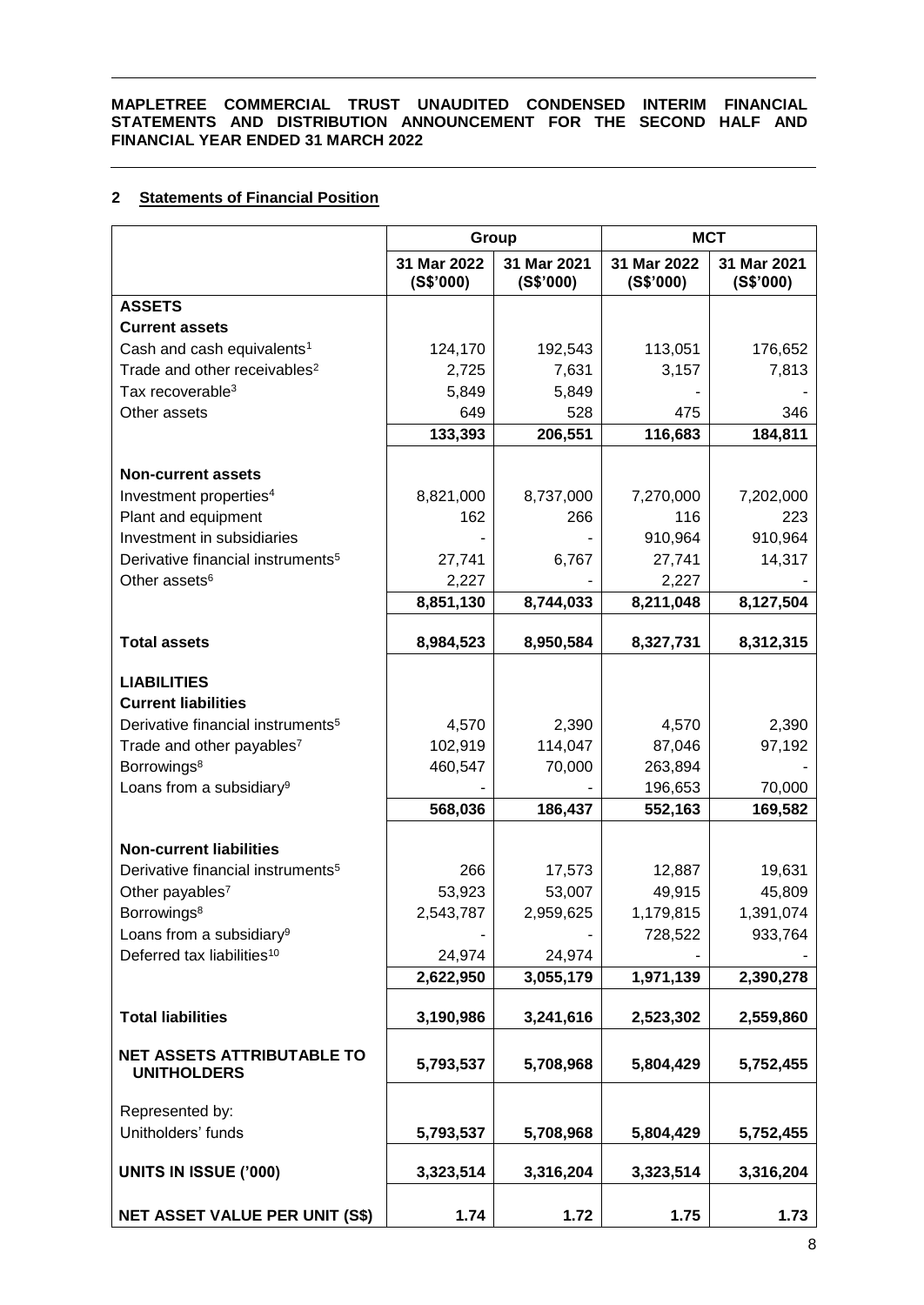### **2 Statements of Financial Position** (continued)

#### **Footnotes:**

- 1. The decrease in cash and cash equivalents is mainly due to the payment of 2H FY20/21 distribution to Unitholders and net repayment of borrowings, offset partially by net cash generated from operations.
- 2. The decrease in trade and other receivables is mainly due to decrease in trade receivables. Included in current year trade and other receivables is an allowance for expected credit losses of trade receivables amounting to S\$80,000 (31 March 2021: S\$80,000).
- 3. Tax recoverable refers mainly to the net income tax recoverable of Mapletree Business City LLP ("MBC LLP") prior to the acquisition by MCT.
- 4. Investment properties as at 31 March 2022 were accounted for at fair value based on the independent valuations carried out as at 31 March 2022. Key changes to the unobservable inputs affecting the valuations are set out in Paragraph 5.5.
- 5. Derivative financial instruments reflect the fair value of the interest rate swaps ("IRS") and CCIRS entered into by the Group to manage its interest rate risks and foreign currency risks.

The change in fair value of derivative financial instruments were mainly due to fluctuation in the interest rate and currency.

- 6. Other assets (non-current) relate to prepayment of directly attributable transaction costs, namely legal and professional fees incurred in relation to the Proposed Merger.
- 7. The decrease in trade and other payables is mainly due to decrease in tenancy related deposits, rental received in advance and interest payable.

Other payables (non-current) relate to tenancy related deposits.

8. Borrowings represent unsecured bank loans and MTN measured at amortised cost. The decrease in total borrowings is mainly due to the net repayment of S\$18.9 million of borrowings during the year.

Except for the JPY8.7 billion floating rate notes, all the borrowings are denominated in Singapore dollars. A CCIRS has been entered into to hedge the JPY8.7 billion floating rate notes into a principal amount of S\$100.0 million on a floating rate basis.

Notwithstanding the net current liabilities position, based on the Group's available financial resources, the Manager is of the opinion that the Group will be able to refinance its borrowings and meet its current obligations as and when they fall due. Specifically, the Group has sufficient credit facilities available to refinance the portion of the borrowings due within the next 12 months.

- 9. Loans from a subsidiary represent the unsecured borrowings from MCTTC on-lent to MCT. The unsecured borrowings from MCTTC were raised through the issuance of MTN under the MTN Programme. In April 2021, S\$70.0 million of MTN were fully redeemed upon maturity.
- 10. Deferred tax liabilities refer to deferred tax provision of MBC LLP prior to the acquisition by MCT.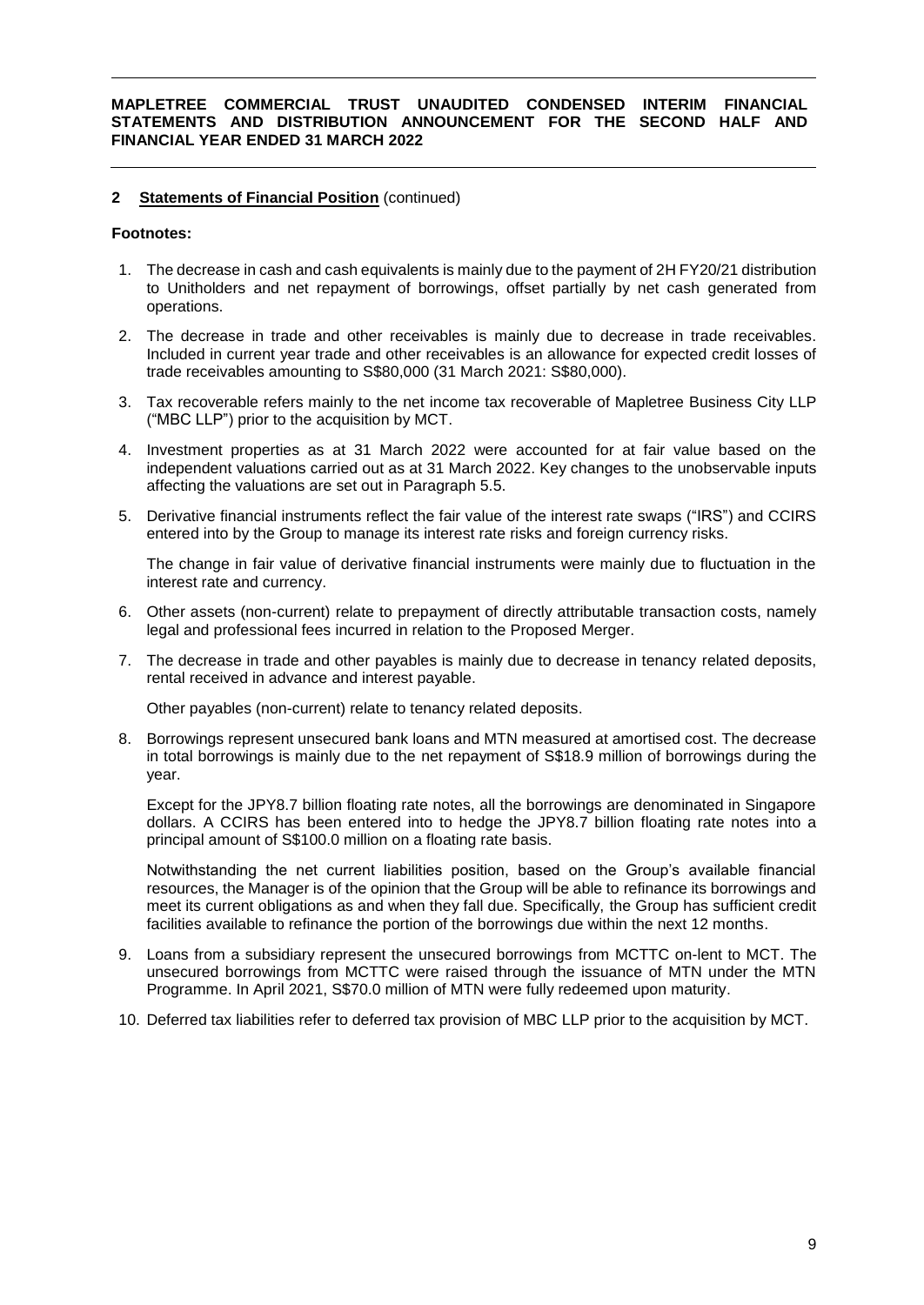# **3 Consolidated Statement of Cash Flows**

|                                                                                  | (S\$'000)      | 2H FY21/22 2H FY20/21<br>(S\$'000) | FY21/22<br>(S\$'000) | FY20/21<br>(S\$'000) |
|----------------------------------------------------------------------------------|----------------|------------------------------------|----------------------|----------------------|
| Cash flows from operating activities                                             |                |                                    |                      |                      |
| Profit for the financial period/year after tax before                            | 171,685        | 160,610                            | 347,019              | 68,606               |
| distribution                                                                     |                |                                    |                      |                      |
| Adjustments for:                                                                 |                |                                    |                      |                      |
| - Income tax expense                                                             | $\overline{2}$ | 3                                  | 5                    | 3                    |
| Depreciation                                                                     | 74             | 75                                 | 148                  | 148                  |
| - Impairment/(reversal of impairment) of trade<br>receivables                    | 202            | (415)                              | 256                  | 163                  |
| - Unrealised foreign exchange gain                                               | (9,013)        | (7, 116)                           | (8,926)              | (8,639)              |
| - Net change in fair value of investment properties                              | (28, 405)      | (11, 459)                          | (70, 290)            | 192,420              |
| - Net change in fair value of financial derivative                               | 8,614          | 6,818                              | 8,390                | 8,786                |
| - Finance income                                                                 | (137)          | (215)                              | (284)                | (754)                |
| - Finance expenses                                                               | 35,785         | 36,576                             | 72,575               | 76,848               |
| - Manager's management fees paid/payable in<br>units                             | 7,810          | 7,944                              | 15,497               | 15,402               |
|                                                                                  | 186,617        | 192,821                            | 364,390              | 352,983              |
| Change in working capital:                                                       |                |                                    |                      |                      |
| - Trade and other receivables                                                    | 593            | 7,925                              | 4,595                | (4,759)              |
| - Other current assets                                                           | (352)          | (216)                              | (121)                | (2)                  |
| - Trade and other payables                                                       | 6,609          | 10,704                             | (5,234)              | 11,215               |
| <b>Cash generated from operations</b>                                            | 193,467        | 211,234                            | 363,630              | 359,437              |
| - Income tax paid                                                                |                | (4,002)                            | (5)                  | (4,002)              |
| Net cash provided by operating activities                                        | 193,467        | 207,232                            | 363,625              | 355,435              |
| Cash flows from investing activities                                             |                |                                    |                      |                      |
| Additions to investment properties                                               | (8,421)        | (7, 140)                           | (18,682)             | (14, 332)            |
| Additions to plant and equipment                                                 | (10)           | (12)                               | (44)                 | (85)                 |
| Finance income received                                                          | 117            | 172                                | 339                  | 680                  |
| Prepayments of transaction costs directly<br>attributable to the Proposed Merger | (453)          |                                    | (453)                |                      |
| Net cash used in investing activities                                            | (8, 767)       | (6,980)                            | (18, 840)            | (13, 737)            |
| <b>Cash flows from financing activities</b>                                      |                |                                    |                      |                      |
| Proceeds from borrowings                                                         | 48,000         | 289,000                            | 137,900              | 944,100              |
| Repayments of borrowings                                                         | (31,000)       | (255,000)                          | (86, 800)            | (754, 400)           |
| Redemption of notes                                                              |                |                                    | (70,000)             | (160,000)            |
| Payments of financing fees                                                       | (147)          | (122)                              | (147)                | (2,045)              |
| Finance expenses paid                                                            | (35, 285)      | (35, 816)                          | (71, 885)            | (74, 378)            |
| Payments of distribution to Unitholders                                          | (145, 804)     | (138, 191)                         | (322, 226)           | (168, 289)           |
|                                                                                  |                |                                    |                      |                      |
| Net cash used in financing activities                                            | (164, 236)     | (140, 129)                         | (413, 158)           | (215, 012)           |
| Net increase/(decrease) in cash and cash<br>equivalents                          | 20,464         | 60,123                             | (68, 373)            | 126,686              |
| <b>Cash and cash equivalents</b>                                                 |                |                                    |                      |                      |
| Beginning of financial period/year                                               | 103,706        | 132,420                            | 192,543              | 65,857               |
| End of financial period/year                                                     | 124,170        | 192,543                            | 124,170              | 192,543              |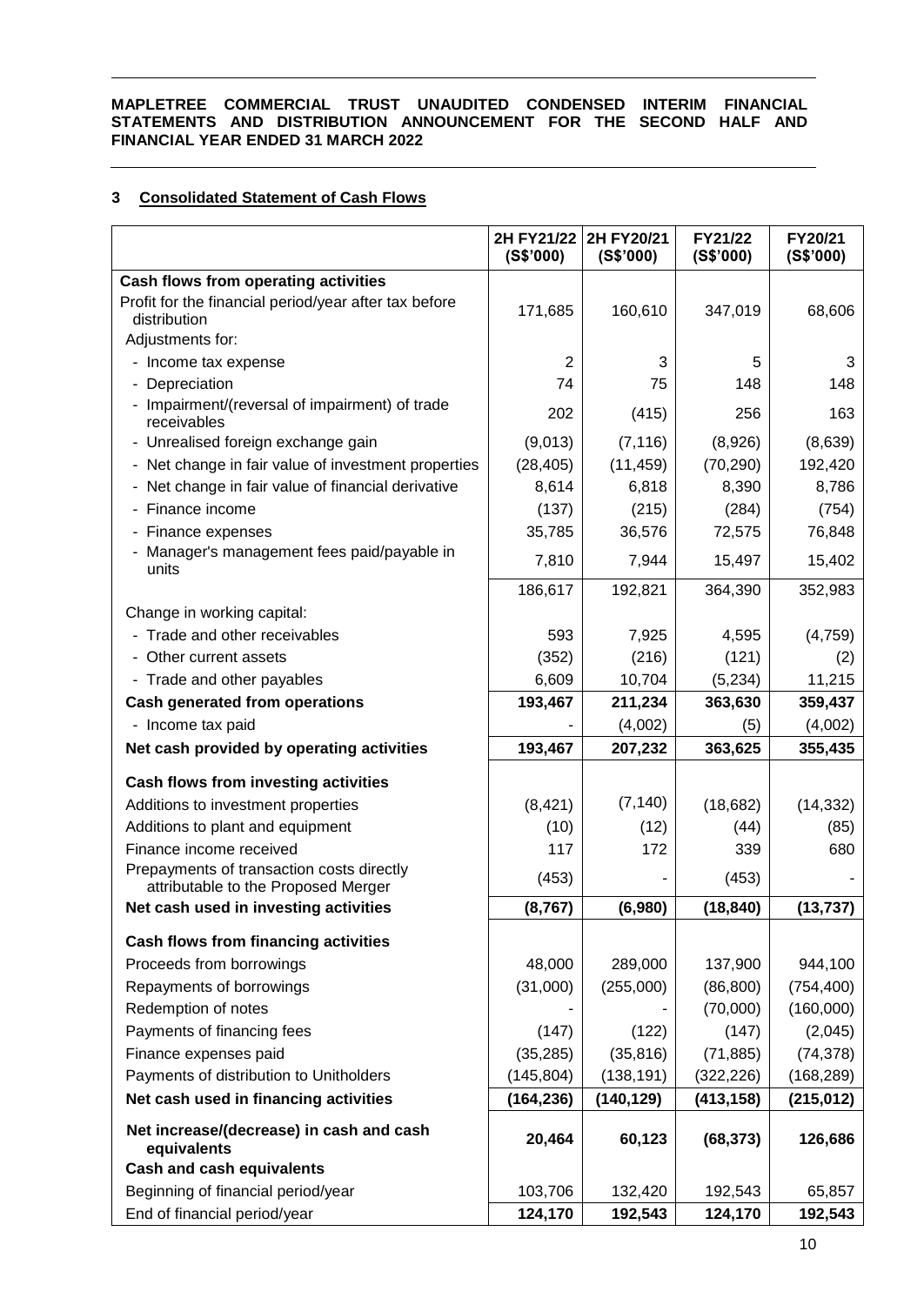# **4 Statements of Movements in Unitholders' Funds**

|                                                                                                                                           |                      | Group                | <b>MCT</b>           |                      |  |
|-------------------------------------------------------------------------------------------------------------------------------------------|----------------------|----------------------|----------------------|----------------------|--|
|                                                                                                                                           | FY21/22<br>(S\$'000) | FY20/21<br>(S\$'000) | FY21/22<br>(S\$'000) | FY20/21<br>(S\$'000) |  |
| <b>OPERATIONS</b><br><b>Balance at beginning of</b><br>financial year                                                                     | 1,767,720            | 1,867,403            | 1,805,715            | 1,880,524            |  |
| Profit/(Loss) for the financial<br>period                                                                                                 | 175,334              | (92,004)             | 160,726              | (65, 245)            |  |
| <b>Distributions to Unitholders</b>                                                                                                       | (176, 422)           | (30,098)             | (176, 422)           | (30,098)             |  |
| <b>Balance as at 30 Sep</b>                                                                                                               | 1,766,632            | 1,745,301            | 1,790,019            | 1,785,181            |  |
| Profit for the financial period                                                                                                           | 171,685              | 160,610              | 171,811              | 158,725              |  |
| <b>Distributions to Unitholders</b>                                                                                                       | (145, 804)           | (138, 191)           | (145, 804)           | (138, 191)           |  |
| <b>Balance at end of financial</b><br>year                                                                                                | 1,792,513            | 1,767,720            | 1,816,026            | 1,805,715            |  |
| <b>UNITHOLDERS'</b><br><b>CONTRIBUTION</b><br><b>Balance at beginning of</b><br>financial year<br>Movement during the financial<br>period | 3,959,140            | 3,942,864            | 3,959,140            | 3,942,864            |  |
| - Manager's management fees<br>paid in units                                                                                              | 10,687               | 11,629               | 10,687               | 11,629               |  |
| <b>Balance as at 30 Sep</b>                                                                                                               | 3,969,827            | 3,954,493            | 3,969,827            | 3,954,493            |  |
| Movement during the financial<br>period<br>- Manager's management fees<br>paid in units                                                   | 4,598                | 4,647                | 4,598                | 4,647                |  |
| <b>Balance at end of financial</b><br>year                                                                                                | 3,974,425            | 3,959,140            | 3,974,425            | 3,959,140            |  |
| <b>HEDGING RESERVE</b><br><b>Balance at beginning of</b><br>financial year                                                                | (17, 892)            | (23, 319)            | (12, 400)            | (18, 642)            |  |
| Fair value loss                                                                                                                           | (1,928)              | (18, 249)            | (1, 157)             | (9,648)              |  |
| Reclassification to profit or loss                                                                                                        | 8,095                | 6,145                | 5,821                | 5,090                |  |
| <b>Balance as at 30 Sep</b>                                                                                                               | (11, 725)            | (35, 423)            | (7, 736)             | (23, 200)            |  |
| Fair value gain                                                                                                                           | 31,387               | 9,300                | 16,996               | 4,672                |  |
| Reclassification to profit or loss                                                                                                        | 6,937                | 8,231                | 4,718                | 6,128                |  |
| <b>Balance at end of financial</b><br>year                                                                                                | 26,599               | (17, 892)            | 13,978               | (12, 400)            |  |
| <b>Total Unitholders' funds at</b><br>end of financial year                                                                               | 5,793,537            | 5,708,968            | 5,804,429            | 5,752,455            |  |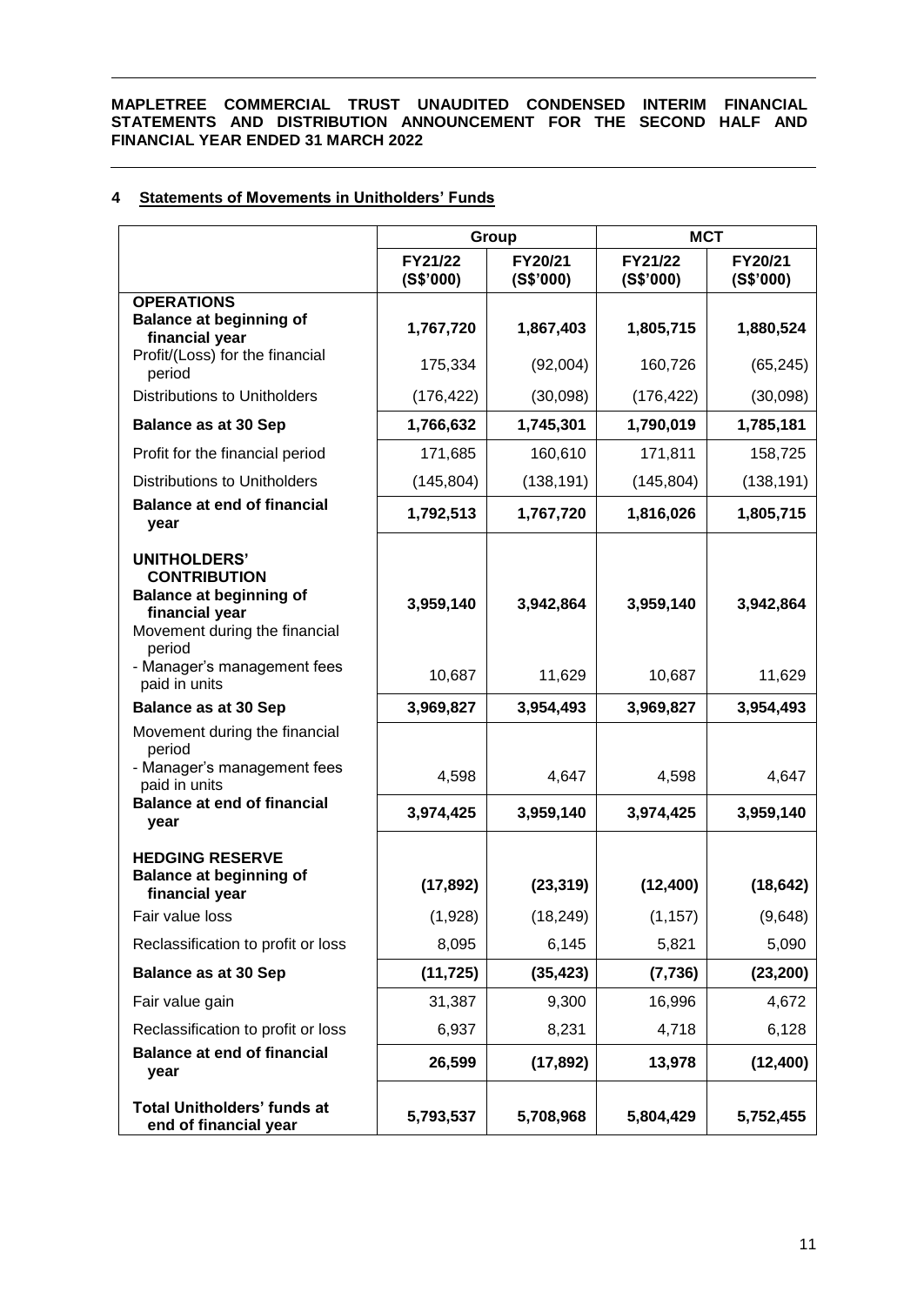### **5 Notes to the Condensed Interim Financial Statements**

#### **5.1 Basis of Preparation**

The condensed interim financial statements for the second half and financial year ended 31 March 2022 have been prepared in accordance with Singapore Financial Reporting Standards (International) ("SFRS(I)") 1-34 *Interim Financial Reporting* issued by the Accounting Standards Council Singapore. The condensed interim financial statements do not include all the information required for a complete set of financial statements. However, selected explanatory notes are included to explain events and transactions that are significant to an understanding of the changes in MCT's and the Group's financial positions and the Group's performance since the last interim financial statements for the period ended 30 September 2021.

The condensed interim financial statements are presented in Singapore Dollars ("S\$"), which is MCT's functional currency and rounded to the nearest thousand, unless otherwise stated.

The accounting policies adopted and methods of computation applied are consistent with those used in the audited financial statements for the financial year ended 31 March 2021, except for the adoption of new and amended standards as set out in Paragraph 5.2.

In preparing the condensed interim financial statements, the Manager has exercised its judgement, and made estimates and assumptions in the process of applying the Group's accounting policies. The estimates and underlying assumptions are reviewed on an ongoing basis. Revisions to accounting estimates are recognised in the period in which the estimates are revised and in any future periods affected. Actual results may differ from these estimates.

The area involving a higher degree of judgement, where estimates and assumptions are significant to the condensed interim financial statements is disclosed in Paragraph 5.5 – Investment Properties.

### **5.2 New and Amended Standards Adopted by the MCT Group**

The Group has adopted new or amended SFRS(I)s and Interpretations to SFRS(I)s ("INT SFRS(I)") that are mandatory for application from 1 April 2021. The adoption of these new or amended SFRS(I)s and INT SFRS(I)s did not result in substantial changes to the Group's accounting policies and had no material effect on the amounts reported for the current or prior financial period/year.

Interest Rate Benchmark Reform ("IBOR reform") – Phase 2

The Group has adopted the amendments to SFRS(I) 9 and SFRS(I) 7 Interest Rate Benchmark Reform – Phase 2 effective 1 April 2021. In accordance with the transition provisions, the amendments shall be applied retrospectively to hedging relationships and financial instruments. Comparative amounts have not been restated, and there was no impact on the current period/year opening reserves amounts on adoption.

#### Hedge relationships

The Phase 2 amendments address issues arising during IBOR reform, including specifying when hedge designations and documentation should be updated, and when amounts accumulated in cash flow hedge reserve should be recognised in profit or loss.

No changes were required to any of the amounts recognised in the current or prior period/year as a result of these amendments.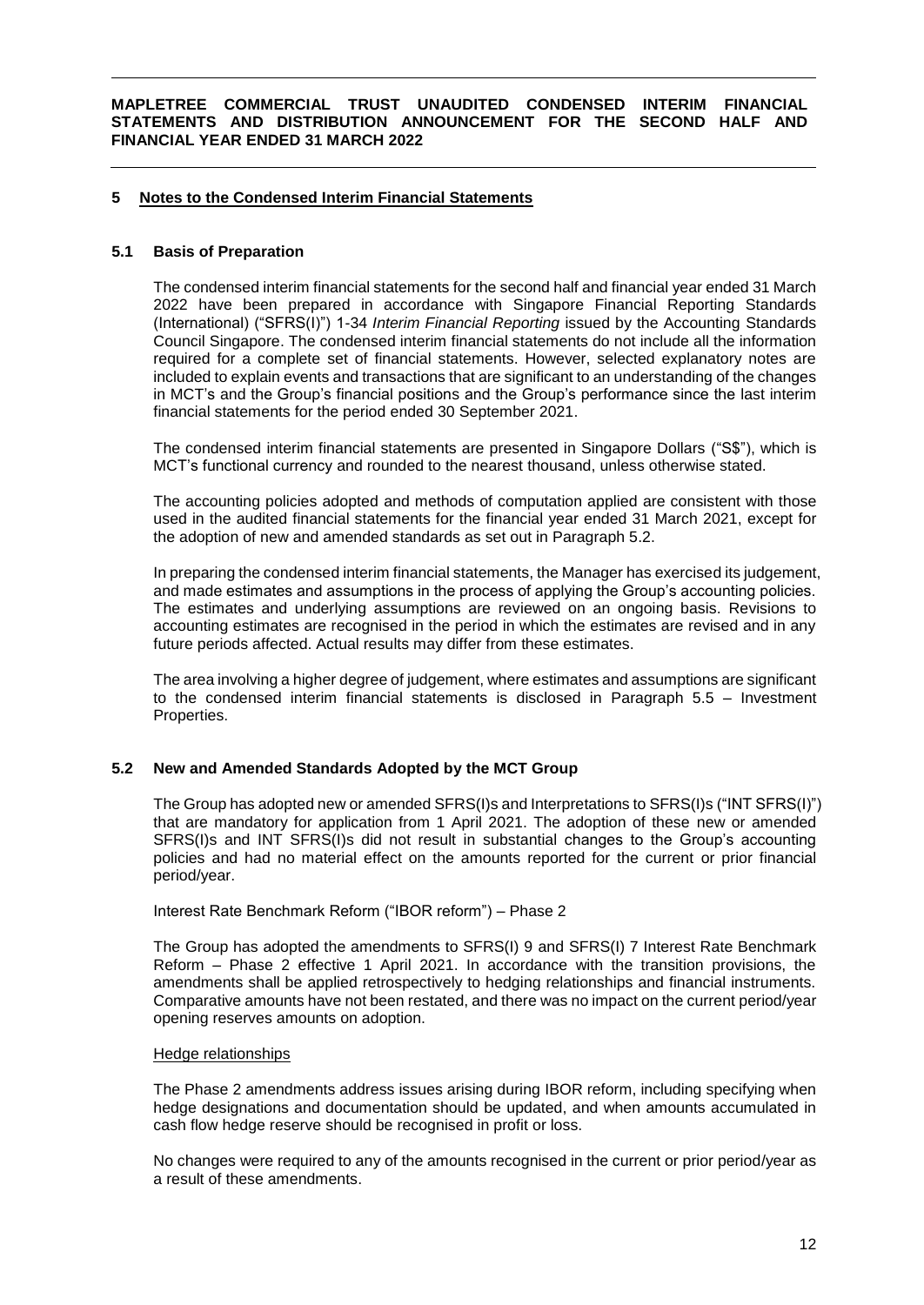### **5.2 New and Amended Standards Adopted by the MCT Group** (continued)

Interest Rate Benchmark Reform ("IBOR reform") – Phase 2 (continued)

#### Hedge relationships (continued)

In the current year, the Group and MCT have adopted the following hedge accounting reliefs provided by the 'Phase 2' amendments to existing cash flow hedges (notional amount of S\$650.0 million and S\$150.0 million respectively) that have transitioned to alternative benchmark rates required by IBOR reform:

- **Hedge designation:** When the 'Phase 1' amendments cease to apply, the Group will amend its hedge designation to reflect changes which are required by IBOR reform. These amendments to the hedge documentation do not require the Group to discontinue its hedge relationships.
- **Amounts accumulated in the cash flow hedge reserve:** When the interest rate benchmark on which the hedged future cash flows were based is changed as required by IBOR reform, the accumulated amount outstanding in the cash flow hedge reserve is deemed to be based on the alternative benchmark rate.

#### Financial instruments measured at amortised cost

Phase 2 of the amendments requires that, for financial instruments measured using amortised cost, changes to the basis for determining the contractual cash flows required by IBOR reform are reflected by adjusting their effective interest rate. No immediate gain or loss is recognised.

These expedients are only applicable to changes that are required by IBOR reform, which is the case if, and only if, the change is necessary as a direct consequence of IBOR reform and the new basis for determining the contractual cash flows is economically equivalent to the previous basis immediately preceding the change.

For the financial year ended 31 March 2022, the Group and MCT have applied the practical expedients provided under Phase 2 of the amendments to the total gross borrowing of S\$1,563.0 million and S\$925.0 million respectively.

### **5.3 Gross Revenue**

|                        | Group                   |                         |                      |                      |
|------------------------|-------------------------|-------------------------|----------------------|----------------------|
|                        | 2H FY21/22<br>(S\$'000) | 2H FY20/21<br>(S\$'000) | FY21/22<br>(S\$'000) | FY20/21<br>(S\$'000) |
| Gross rental income    | 241,659                 | 248.429                 | 465,749              | 457,095              |
| Car parking income     | 5,425                   | 5,045                   | 9,750                | 8,316                |
| Other operating income | 8,669                   | 6,852                   | 23,976               | 13,586               |
|                        | 255,753                 | 260,326                 | 499,475              | 478,997              |

Government grant income of S\$48,000 for FY21/22 (2H FY20/21: S\$10,202,000 and FY20/21: S\$38,314,000) and the government grant expenses of S\$48,000 for FY21/22 (2H FY20/21: S\$8,898,000 and FY20/21: S\$33,967,000) were recorded in the Group's profit and loss. There is no government grant income and government grant expenses recorded in 2H FY21/22.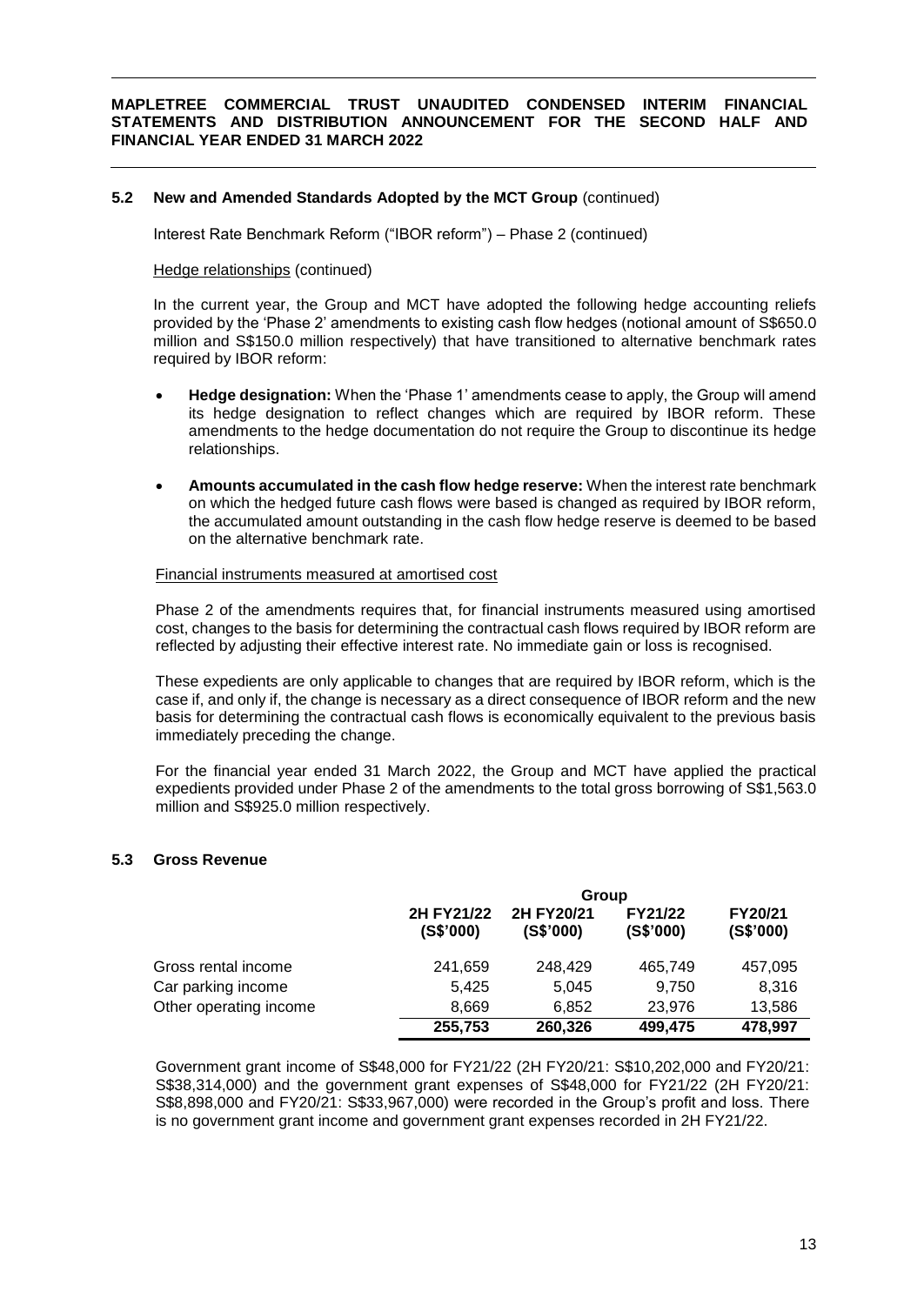## **5.3 Gross Revenue** (continued)

The government grant income relates to cash grant and property tax rebates received from the Singapore Government as part of the COVID-19 relief measures. The corresponding disbursement to eligible tenants are recorded as government grant expenses. The Group has fully passed through all government grant, as mandated by the Government, in the form of rental rebates and rental waiver to eligible tenants.

The increase in other operating income is mainly due to compensation sum received from pretermination of leases.

# **5.4 Earnings Per Unit ("EPU") and Distribution Per Unit ("DPU")**

|                                                                      | Group      |            |           |           |  |
|----------------------------------------------------------------------|------------|------------|-----------|-----------|--|
|                                                                      | 2H FY21/22 | 2H FY20/21 | FY21/22   | FY20/21   |  |
| Weighted average number of<br>units ('000)                           | 3,322,434  | 3,315,197  | 3,321,054 | 3,313,654 |  |
| $EPU1$ (cents) – basic and<br>diluted <sup>2</sup>                   | 5.17       | 4.84       | 10.45     | 2.07      |  |
| Number of units in issue at<br>end of financial period/year<br>(000) | 3,323,514  | 3,316,204  | 3,323,514 | 3,316,204 |  |
| DPU (cents)                                                          | 5.14       | 5.32       | 9.53      | 9.49      |  |

1 In computing the EPU, profit after tax for the financial period/year and the weighted average number of units at the end of the financial period/year are used.

 $2$  Diluted EPU is the same as the basic EPU as there are no dilutive instruments in issue during the financial period/year.

### **5.5 Investment Properties**

|                                                  | Group                    |                          | MCT                      |                          |
|--------------------------------------------------|--------------------------|--------------------------|--------------------------|--------------------------|
|                                                  | 31 Mar 2022<br>(S\$'000) | 31 Mar 2021<br>(S\$'000) | 31 Mar 2022<br>(S\$'000) | 31 Mar 2021<br>(S\$'000) |
| <b>Completed investment properties</b>           |                          |                          |                          |                          |
| Beginning of financial year                      | 8,737,000                | 8,920,000                | 7,202,000                | 7,360,000                |
| Additions                                        | 18.304                   | 13,850                   | 18,014                   | 13,393                   |
| Change in fair value of investment<br>properties | 65,696                   | (196, 850)               | 49,986                   | (171, 393)               |
| End of financial year                            | 8,821,000                | 8,737,000                | 7,270,000                | 7,202,000                |

The Group's investment properties are measured at fair value based on valuations performed by independent professional valuers at least once a year, or more frequently if required. Under the Monetary Authority of Singapore's Property Funds Guideline, a valuer should not value the same property for more than two consecutive financial years. Accordingly, there was a change of valuers during this financial year.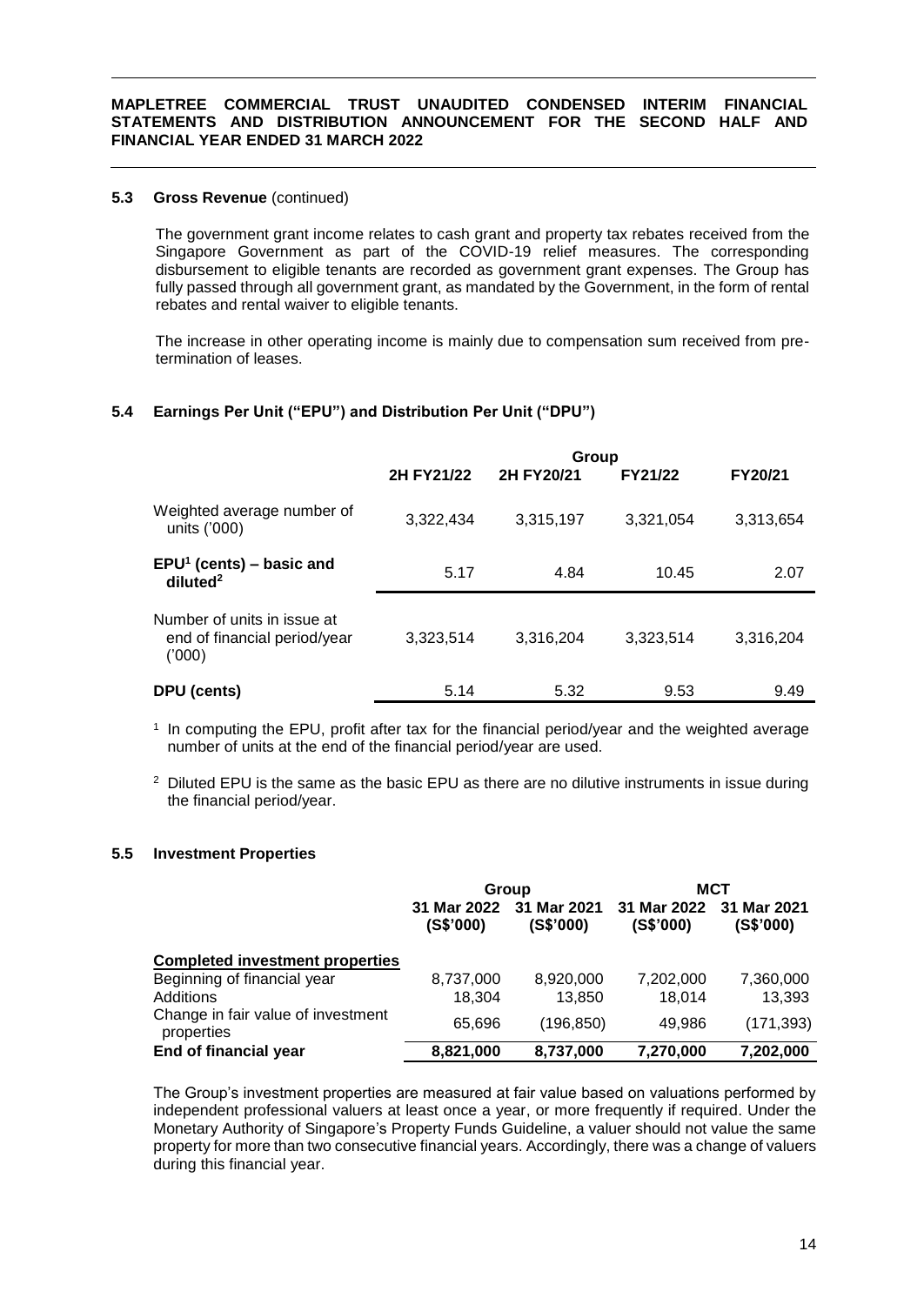### **5.5 Investment Properties** (continued)

As at 31 March 2022, the carrying amounts of the investment properties were based on independent valuations conducted by CBRE Pte. Ltd. ("CBRE") for VivoCity and Jones Lang LaSalle Property Consultants Pte Ltd for MBC I and II, mTower, Mapletree Anson and MLHF, whereas as at 31 March 2021, the valuations were conducted by Savills Valuation and Professional Services (S) Pte. Ltd. for VivoCity and CBRE for MBC I and II, mTower, Mapletree Anson and MLHF.

The independent valuers have appropriate recognised professional qualifications and recent experience in the location and category of the properties being valued.

The Manager is of the view that the valuation methods and estimates adopted and considered by the professional valuers are reflective of the current market conditions.

The independent valuers have highlighted that with the heightened uncertainty resulting from the COVID-19 pandemic, a higher degree of caution should be exercised when relying upon the valuations. The valuations were based on the information available as at the date of valuation. Values and incomes may change more rapidly and significantly than during normal market conditions.

SFRS(I) 13 *Fair Value Measurement* establishes a fair value hierarchy that categorises the fair values into three levels based on the inputs used in the valuation techniques when measuring the fair value of assets and liabilities.

- Level 1 guoted prices (unadjusted) in active markets for identical assets or liabilities;
- Level 2 inputs other than quoted prices included within Level 1 that are observable for the asset or liability, either directly (i.e. as prices) or indirectly (i.e. derived from prices); and
- Level 3 inputs for the asset or liability that are not based on observable market data (unobservable inputs).

The fair value of the investment properties within the Group's and MCT's portfolio are classified within Level 3 of the fair value measurement hierarchy. The following table presents the valuation techniques and key unobservable inputs that were used:

| <b>Valuation techniques</b> | Key unobservable inputs        | Range of unobservable inputs                          |
|-----------------------------|--------------------------------|-------------------------------------------------------|
| Income capitalisation       | Capitalisation rate            | $3.35\%$ - $4.85\%$<br>(31 March 2021: 3.50% - 4.85%) |
| Discounted cash flow        | Discount rate                  | $6.50\% - 7.25\%$<br>(31 March 2021: 6.50% - 7.25%)   |
| Direct comparison           | Adjusted price per square feet | Not applicable<br>(31 March 2021: S\$2,564)           |

Relationship of key unobservable inputs to fair value

- The higher the capitalisation rate, the lower the fair value.
- The higher the discount rate, the lower the fair value.
- The higher the adjusted price per square feet, the higher the fair value.

There were no significant inter-relationships between unobservable inputs.

In the current financial period/year, the direct comparison approach was not considered as one of its valuation techniques by the independent valuer. The change in valuation techniques has not resulted in a material impact on the valuation of the investment property.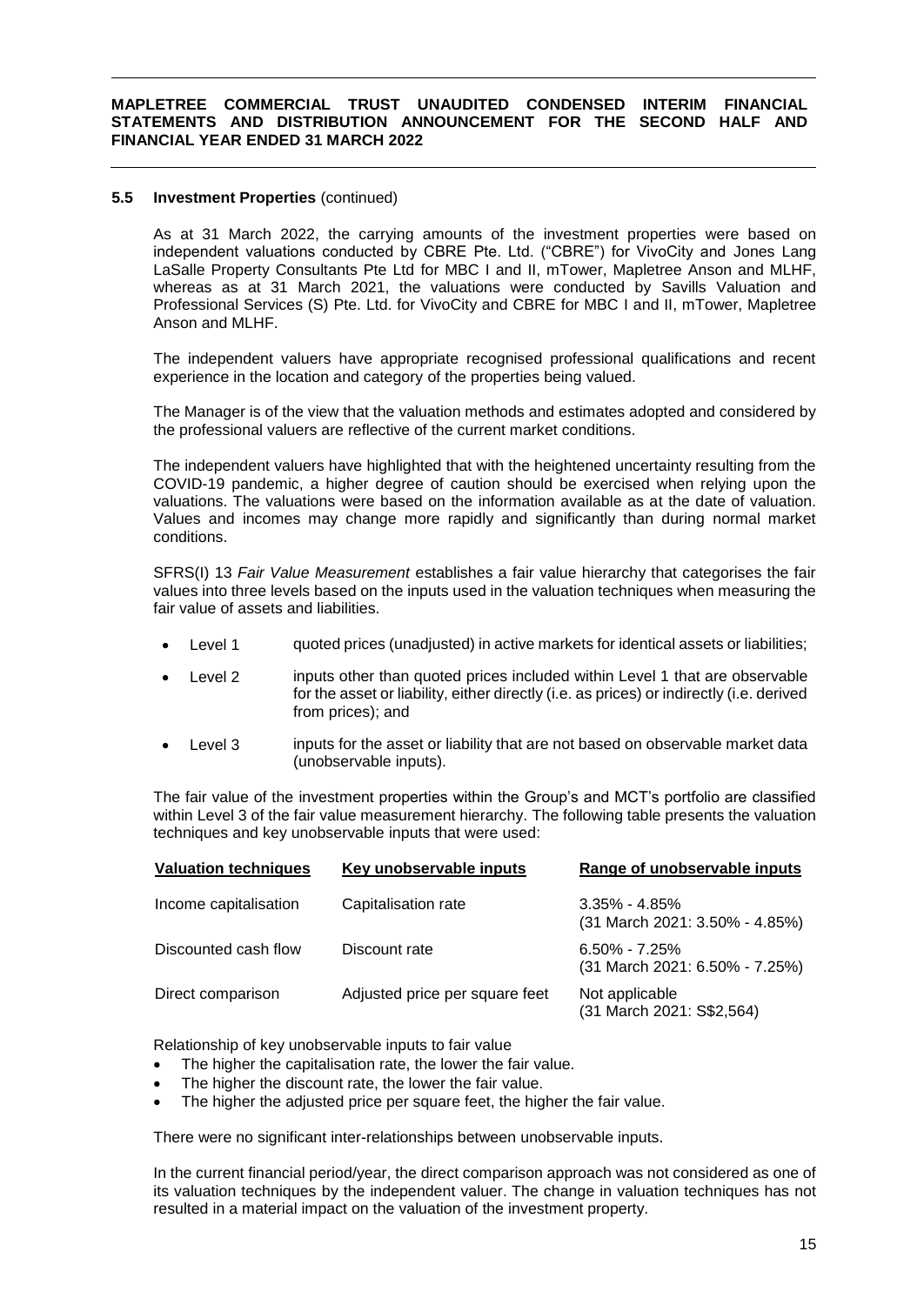## **5.6 Borrowings and Loans from a Subsidiary**

|                                   | Group                    |                          | MCT                      |                          |  |
|-----------------------------------|--------------------------|--------------------------|--------------------------|--------------------------|--|
|                                   | 31 Mar 2022<br>(S\$'000) | 31 Mar 2021<br>(S\$'000) | 31 Mar 2022<br>(S\$'000) | 31 Mar 2021<br>(S\$'000) |  |
| <b>Borrowings</b>                 |                          |                          |                          |                          |  |
| <b>Current</b>                    |                          |                          |                          |                          |  |
| Bank loans (unsecured)            | 264,000                  |                          | 264,000                  |                          |  |
| Medium term notes                 | 196,788                  | 70,000                   |                          |                          |  |
| Transaction costs to be amortised | (241)                    |                          | (106)                    |                          |  |
|                                   | 460,547                  | 70,000                   | 263,894                  |                          |  |
|                                   |                          |                          |                          |                          |  |
| Non-current                       |                          |                          |                          |                          |  |
| Bank loans (unsecured)            | 1,820,000                | 2,032,900                | 1,182,000                | 1,394,900                |  |
| Medium term notes                 | 730,000                  | 935,714                  |                          |                          |  |
| Transaction costs to be amortised | (6, 213)                 | (8,989)                  | (2, 185)                 | (3,826)                  |  |
|                                   | 2,543,787                | 2,959,625                | 1,179,815                | 1,391,074                |  |
|                                   |                          |                          |                          |                          |  |
| <b>Loans from a subsidiary</b>    |                          |                          |                          |                          |  |
| <b>Current</b>                    |                          |                          |                          |                          |  |
| Loans from a subsidiary           |                          |                          | 196,788                  | 70,000                   |  |
| Transaction costs to be amortised |                          |                          | (135)                    |                          |  |
|                                   |                          |                          | 196,653                  | 70,000                   |  |
|                                   |                          |                          |                          |                          |  |
| <b>Non-current</b>                |                          |                          |                          |                          |  |
| Loans from a subsidiary           |                          |                          | 730,000                  | 935,714                  |  |
| Transaction costs to be amortised |                          |                          | (1, 478)                 | (1,950)                  |  |
|                                   |                          |                          | 728,522                  | 933,764                  |  |
| Total borrowings <sup>1</sup>     | 3,004,334                | 3,029,625                | 2,368,884                | 2,394,838                |  |
|                                   |                          |                          |                          |                          |  |

\* Amount is less than S\$1,000

<sup>1</sup> The total gross borrowings after taking into account the CCIRS of principal amount of S\$100.0 million to hedge the JPY8.7 billion floating rate medium term notes is S\$3,014.0 million as at 31 March 2022 and S\$3,032.9 million as at 31 March 2021.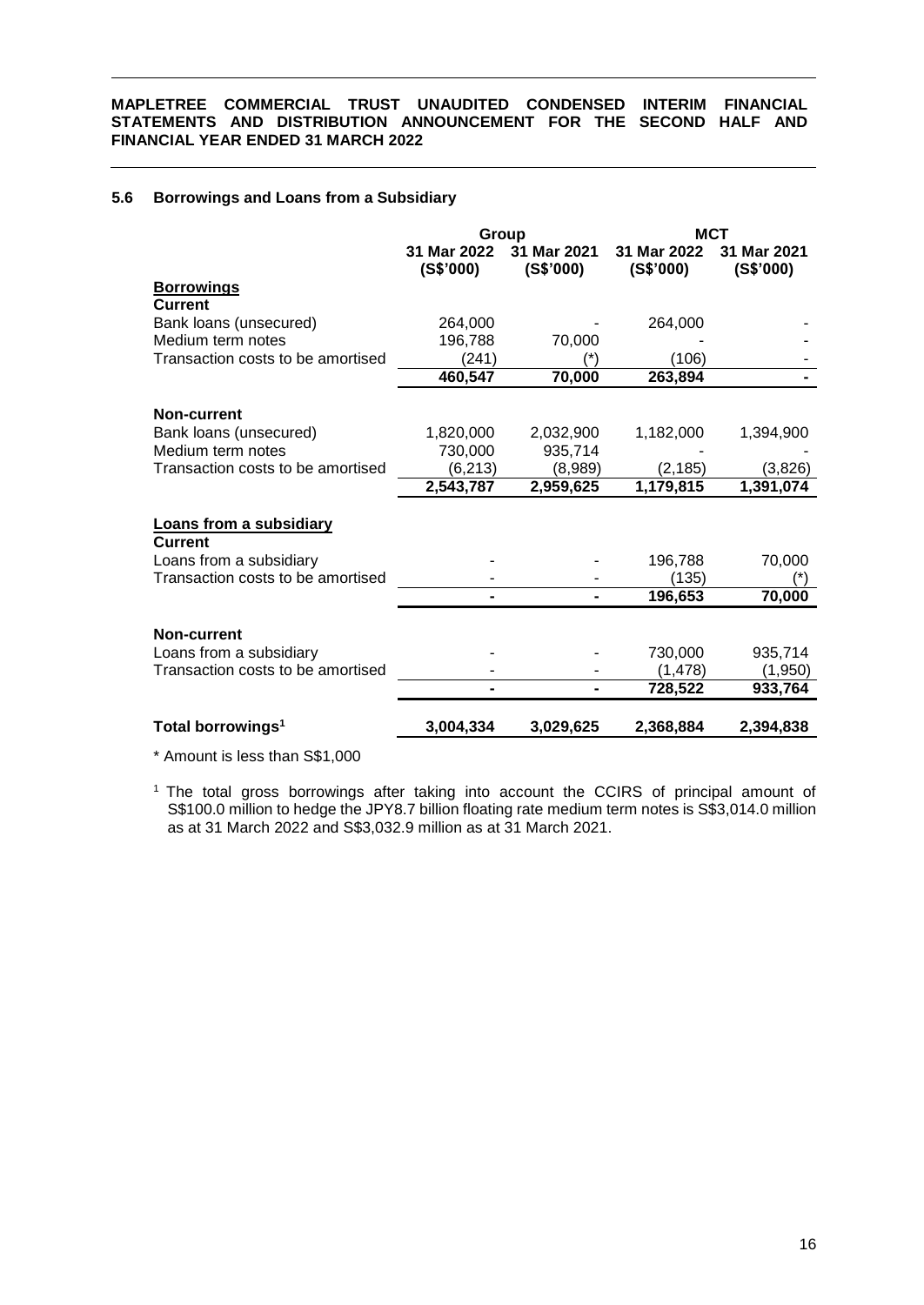### **5.6 Borrowings and Loans from a Subsidiary** (continued)

(a) Ratios

|                                              |                          | Group                    |
|----------------------------------------------|--------------------------|--------------------------|
|                                              | 31 Mar 2022<br>(S\$'000) | 31 Mar 2021<br>(S\$'000) |
| Total gross borrowings                       | 3,014,000                | 3,032,900                |
| Total deposited property                     | 8,984,523                | 8,950,584                |
| Aggregate leverage ratio                     | 33.5%                    | 33.9%                    |
| Interest coverage ratio ("ICR") <sup>1</sup> | 4.8 times                | 4.4 times                |
| Adjusted ICR <sup>2</sup>                    | 4.8 times                | 4.4 times                |

<sup>1</sup> Computed by dividing the trailing 12 months earnings before interest, tax, depreciation and amortisation (excluding effects of any fair value changes of derivatives and investment properties, and foreign exchange translation), by the trailing 12 months interest expense and borrowing-related fees.

 $2$  The Adjusted ICR is the same as the ICR as there are no hybrid securities issued by the Group.

The Group is in compliance with the borrowing limit requirement imposed by the CIS Code and all externally imposed capital requirements for the financial years ended 31 March 2022 and 31 March 2021.

### (b) Undrawn committed borrowing facilities

|                          | <b>Group and MCT</b>     |                          |  |
|--------------------------|--------------------------|--------------------------|--|
|                          | 31 Mar 2022<br>(S\$'000) | 31 Mar 2021<br>(S\$'000) |  |
| Expiring beyond one year | 375.000                  | 426,100                  |  |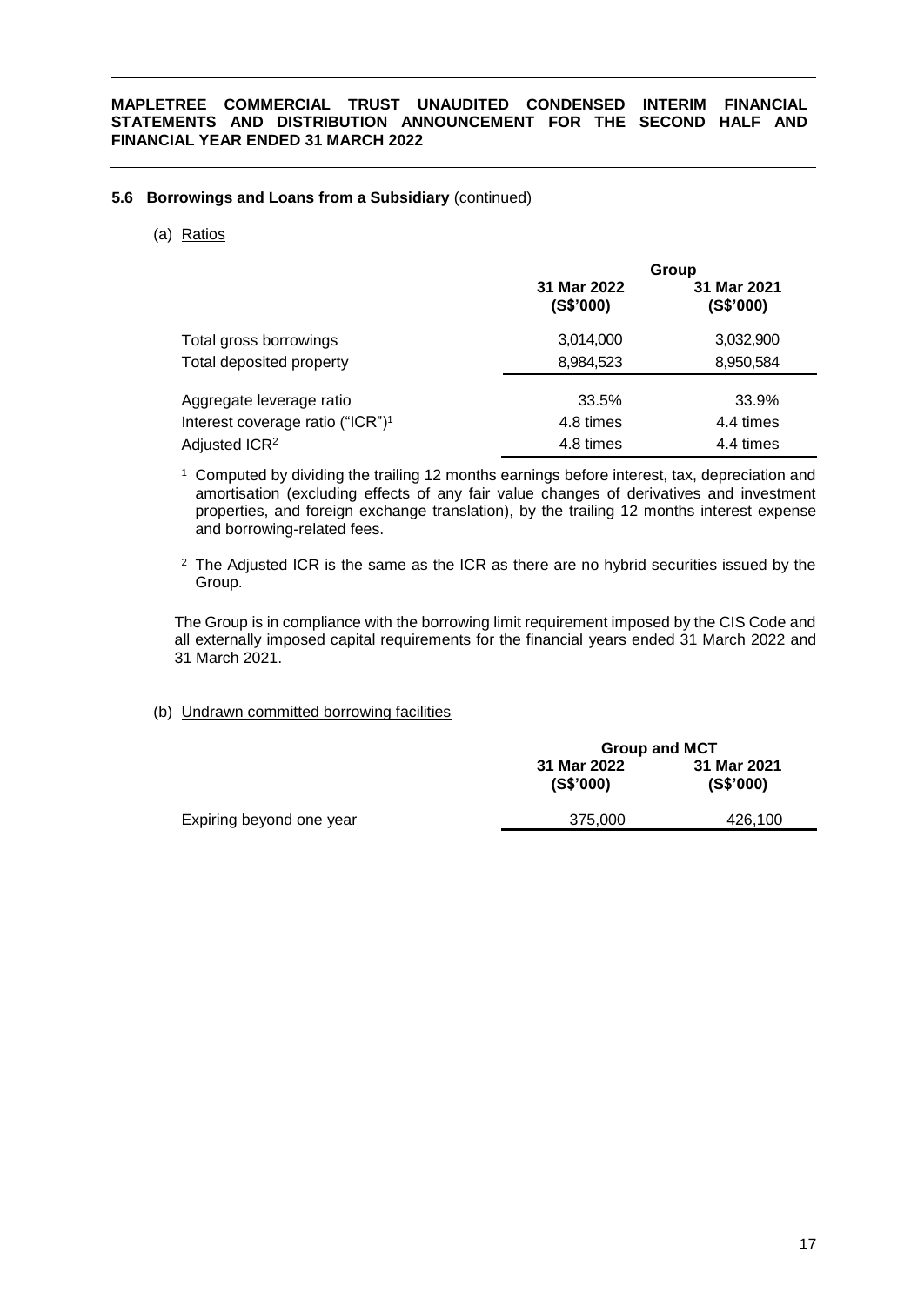### **5.7 Units in Issue**

|                                                            | <b>Group and MCT</b> |                    |                 |                    |  |
|------------------------------------------------------------|----------------------|--------------------|-----------------|--------------------|--|
|                                                            | 2H FY21/22<br>'000   | 2H FY20/21<br>'000 | FY21/22<br>'000 | FY20/21<br>'000    |  |
| Units at beginning of financial<br>period/year             | 3,321,268            | 3,313,936          | 3,316,204       | 3,307,510          |  |
| Units issued as settlement of<br>Manager's management fees | 2,246                | 2,268              | 7.3101          | 8,694 <sup>2</sup> |  |
| Units at end of financial<br>period/year <sup>3</sup>      | 3,323,514            | 3,316,204          | 3,323,514       | 3,316,204          |  |

- <sup>1</sup> On 10 May 2021, 5 August 2021, 10 November 2021 and 10 February 2022, new units were issued at an issue price of S\$2.1007, S\$2.1473, S\$2.1156 and S\$1.9833 per unit respectively as part payment of Manager's base fees for the period from 1 January 2021 to 31 December 2021 and Manager's performance fees for FY20/21.
- <sup>2</sup> On 6 May 2020, 5 August 2020, 4 November 2020 and 3 February 2021, new units were issued at an issue price of S\$1.7686, S\$1.9919, S\$2.0010 and S\$2.1007 per unit respectively as part payment of Manager's base fees for the period from 1 January 2020 to 31 December 2020 and Manager's performance fees for FY19/20.
- <sup>3</sup> There were no convertibles, treasury units and units held by its subsidiaries as at 31 March 2022 and 31 March 2021.

### **5.8 Net Asset Value ("NAV") and Net Tangible Asset ("NTA") Per Unit**

|                                                             | Group     |                         | мст                     |           |  |
|-------------------------------------------------------------|-----------|-------------------------|-------------------------|-----------|--|
|                                                             |           | 31 Mar 2022 31 Mar 2021 | 31 Mar 2022 31 Mar 2021 |           |  |
| Number of units in issue at end of<br>financial year ('000) | 3.323.514 | 3.316.204               | 3.323.514               | 3,316,204 |  |
| NAV and NTA per unit <sup>1</sup> (S\$)                     | 1.74      | 1 72                    | 1.75                    | 1.73      |  |

<sup>1</sup> NAV and NTA per unit are the same as there is no intangible asset as at 31 March 2022 and 31 March 2021.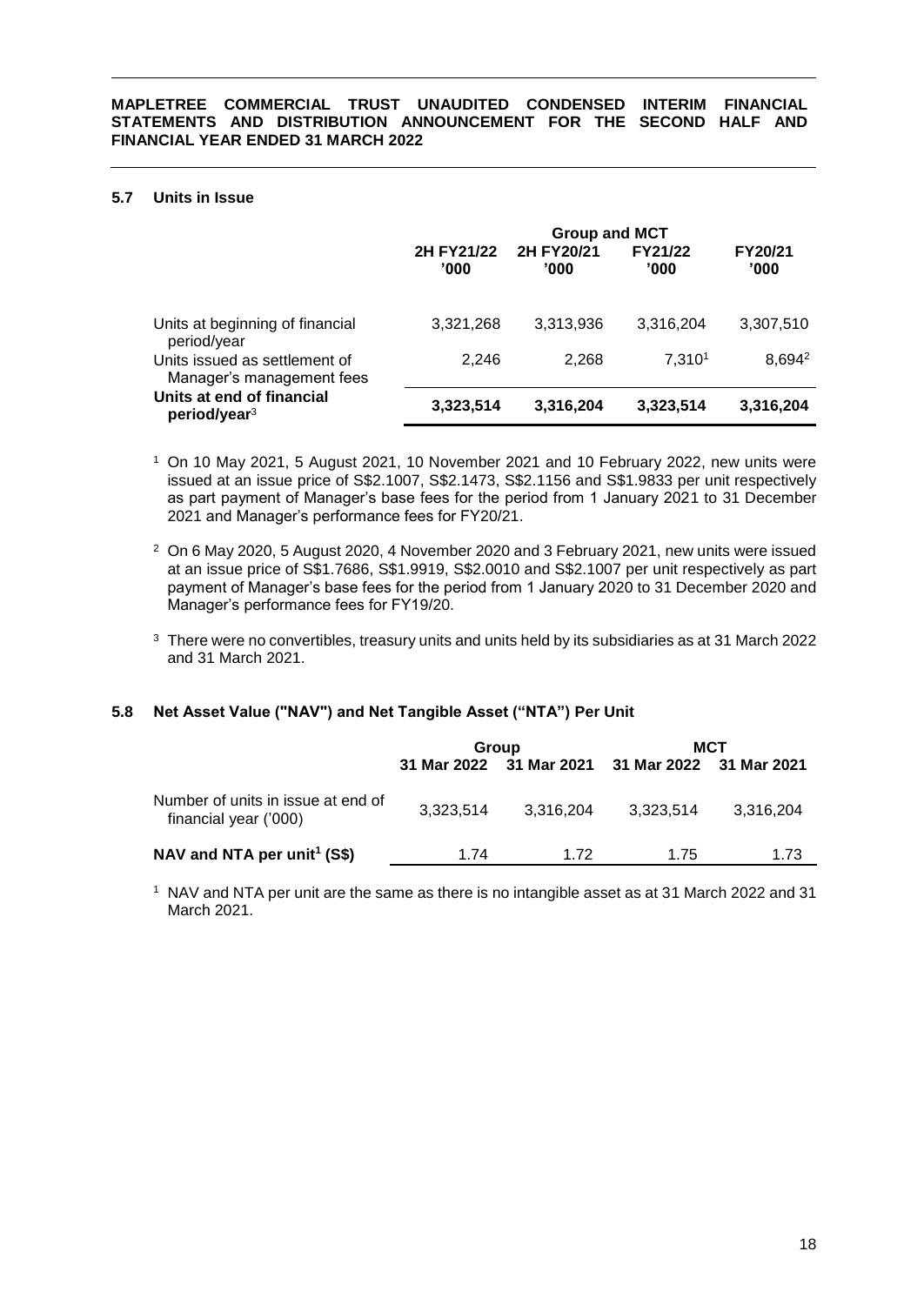### **5.9 Fair Value Measurement**

#### (a) Derivative financial instruments

The following table presents derivative financial instruments measured at fair value and classified by level of the fair value measurement hierarchy:

|                                                                 | Group                    |                          | <b>MCT</b>               |                          |
|-----------------------------------------------------------------|--------------------------|--------------------------|--------------------------|--------------------------|
|                                                                 | 31 Mar 2022<br>(S\$'000) | 31 Mar 2021<br>(S\$'000) | 31 Mar 2022<br>(S\$'000) | 31 Mar 2021<br>(S\$'000) |
| Level 2                                                         |                          |                          |                          |                          |
| <b>Assets</b><br>Derivative financial instruments               |                          |                          |                          |                          |
| - IRS                                                           | 27,741                   | 2,071                    | 27,741                   | 9,621                    |
| - CCIRS                                                         |                          | 4,696                    |                          | 4,696                    |
|                                                                 | 27,741                   | 6,767                    | 27,741                   | 14,317                   |
| <b>Liabilities</b><br>Derivative financial instruments<br>- IRS | (1, 142)                 | (19, 963)                | (13, 763)                | (22, 021)                |
| - CCIRS                                                         | (3,694)                  |                          | (3,694)                  |                          |
|                                                                 | (4,836)                  | (19,963)                 | (17, 457)                | (22,021)                 |

The fair value of the derivative financial instruments not traded in an active market is determined by using valuation techniques based on market conditions existing at each of the balance sheet date. The fair value of IRS are calculated as the present value of the estimated future cash flows. The fair value of the CCIRS is determined using quoted currency rates as at the balance sheet date.

#### (b) Other financial assets and liabilities

The carrying values of trade and other receivables, other current assets, trade and other payables, current borrowings and non-current borrowings, which are at variable market rates, approximate their fair values.

The carrying amount and fair value of the fixed rate non-current borrowings are as follow:

|                                 |                          | <b>Carrying amount</b>   | <b>Fair value</b>        |                          |
|---------------------------------|--------------------------|--------------------------|--------------------------|--------------------------|
|                                 | 31 Mar 2022<br>(S\$'000) | 31 Mar 2021<br>(S\$'000) | 31 Mar 2022<br>(S\$'000) | 31 Mar 2021<br>(S\$'000) |
| Group                           |                          |                          |                          |                          |
| Medium term notes (non-current) | 728,522                  | 828,150                  | 722,597                  | 871,640                  |
| <b>MCT</b>                      |                          |                          |                          |                          |
| Loans from a subsidiary         |                          |                          |                          |                          |
| (non-current)                   | 728.522                  | 828,150                  | 722,597                  | 871.640                  |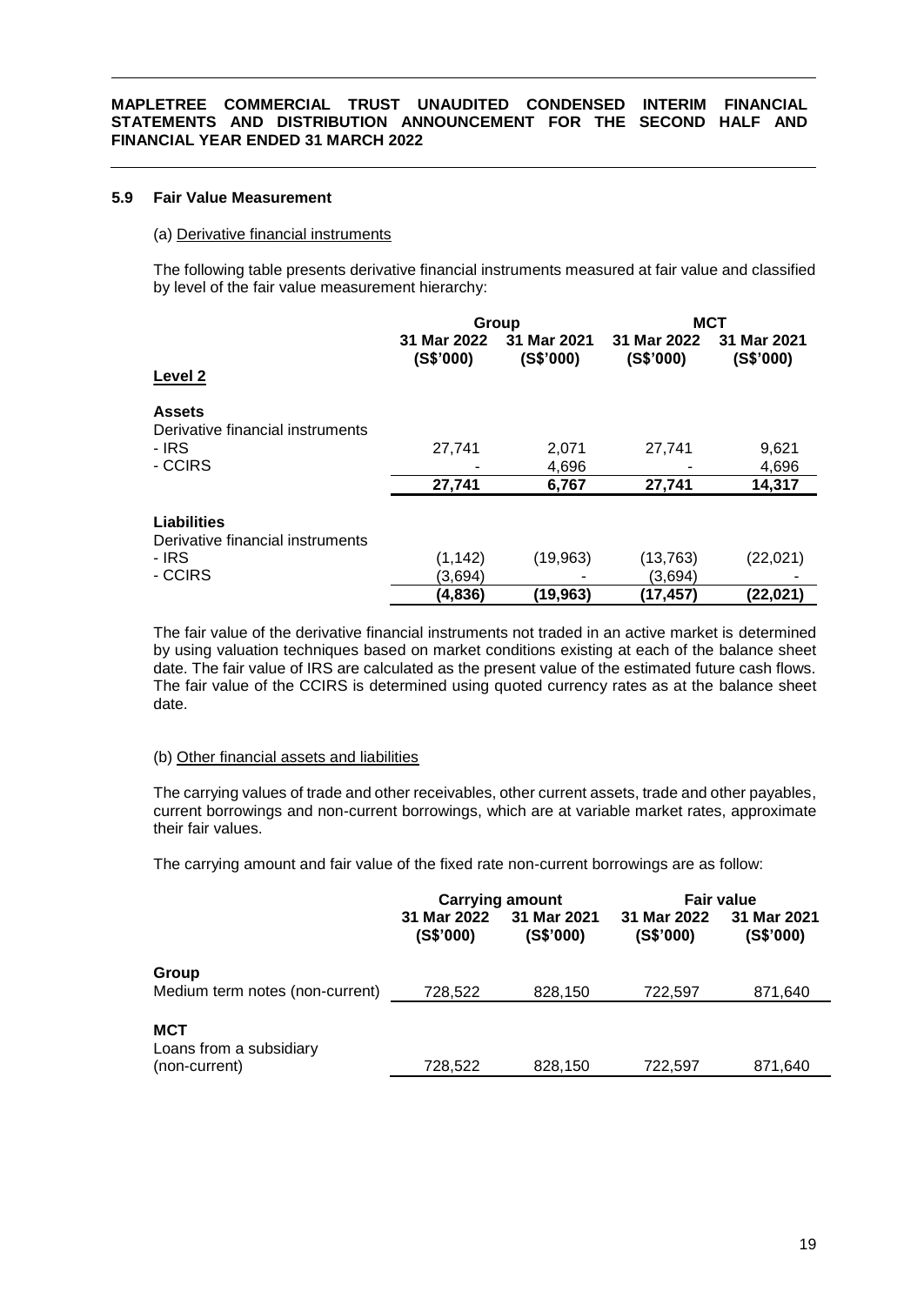### **5.10 Significant Related Party Transactions**

The following significant related party transactions took place at terms agreed between the parties:

|                                                                                                             | Group                |                      |                      |                             |
|-------------------------------------------------------------------------------------------------------------|----------------------|----------------------|----------------------|-----------------------------|
|                                                                                                             | 2H<br>2H             |                      |                      |                             |
|                                                                                                             | FY21/22<br>(S\$'000) | FY20/21<br>(S\$'000) | FY21/22<br>(S\$'000) | <b>FY20/21</b><br>(S\$'000) |
| Manager's management fees paid/payable to the<br>Manager                                                    | 19,046               | 19.299               | 37,765               | 37,538                      |
| Trustee's fees                                                                                              | 519                  | 518                  | 1,039                | 1.049                       |
| Property management fees paid/payable to the<br><b>Property Manager</b>                                     | 10,344               | 10,611               | 20,212               | 19,493                      |
| Project management fees paid/payable to the Manager                                                         | 119                  | 20                   | 119                  | 20                          |
| Staff costs paid/payable to the Property Manager                                                            | 6,394                | 5,433                | 12,115               | 9,531                       |
| Rental and other related income received/receivable<br>from related parties                                 | 7,443                | 6,081                | 13,896               | 15,898                      |
| Finance income received/receivable from a related<br>company of the Manager                                 |                      |                      |                      | 4                           |
| Other products and service fees paid/payable to<br>related parties                                          | 1,525                | 1,277                | 2,847                | 2,613                       |
| Interest expenses, financing fees and fees related to<br>the issue of units paid/payable to a related party | 7,794                | 7,142                | 15,523               | 15,746                      |

### **5.11 Segment Reporting**

The Manager monitors and assess the performance of the individual property within the Group's portfolio. This forms the basis of identifying the operating segments of the Group.

The segment information by the reportable segments for the reporting period and comparative period are as follow:

### **(a) Segment Revenue and Results**

*For the second half ended 31 March 2022*

|                                                                                                                                                                                                                       | <b>VivoCity</b><br>(S\$'000)  | <b>MBC</b><br>(S\$'000) | mTower<br>(S\$'000)         | <b>Mapletree</b><br>Anson<br>(S\$'000) | <b>MLHF</b><br>(S\$'000) | Total<br>(S\$'000)                                                 |
|-----------------------------------------------------------------------------------------------------------------------------------------------------------------------------------------------------------------------|-------------------------------|-------------------------|-----------------------------|----------------------------------------|--------------------------|--------------------------------------------------------------------|
| Gross revenue<br>Property operating expenses                                                                                                                                                                          | 100,764<br>(25,364)<br>75,400 | 108,445<br>(20, 782)    | 19,744<br>(6,050)<br>13,694 | 16,773<br>(3,387)<br>13,386            | 10,027<br>(1, 344)       | 255,753<br>(56,927)<br>198,826                                     |
| Segment net property income<br>Finance income<br>Finance expenses<br>Manager's management fees<br>Trustee's fees<br>Other trust expenses<br>Foreign exchange gain<br>Net change in fair value of financial derivative |                               | 87,663                  |                             |                                        | 8,683                    | 137<br>(35, 785)<br>(19,046)<br>(519)<br>(730)<br>9,013<br>(8,614) |
| Profit before tax and fair value change in<br>investment properties                                                                                                                                                   |                               |                         |                             |                                        |                          | 143,282                                                            |
| Net change in fair value of investment<br>properties                                                                                                                                                                  | 28,847                        | 1,120                   | (2,035)                     | 805                                    | (332)                    | 28,405                                                             |
| Profit for the financial year before tax<br>Income tax expense                                                                                                                                                        |                               |                         |                             |                                        |                          | 171,687<br>(2)                                                     |
| Profit for the financial year after tax before<br>distribution                                                                                                                                                        |                               |                         |                             |                                        |                          | 171,685                                                            |
|                                                                                                                                                                                                                       |                               |                         |                             |                                        |                          | 20                                                                 |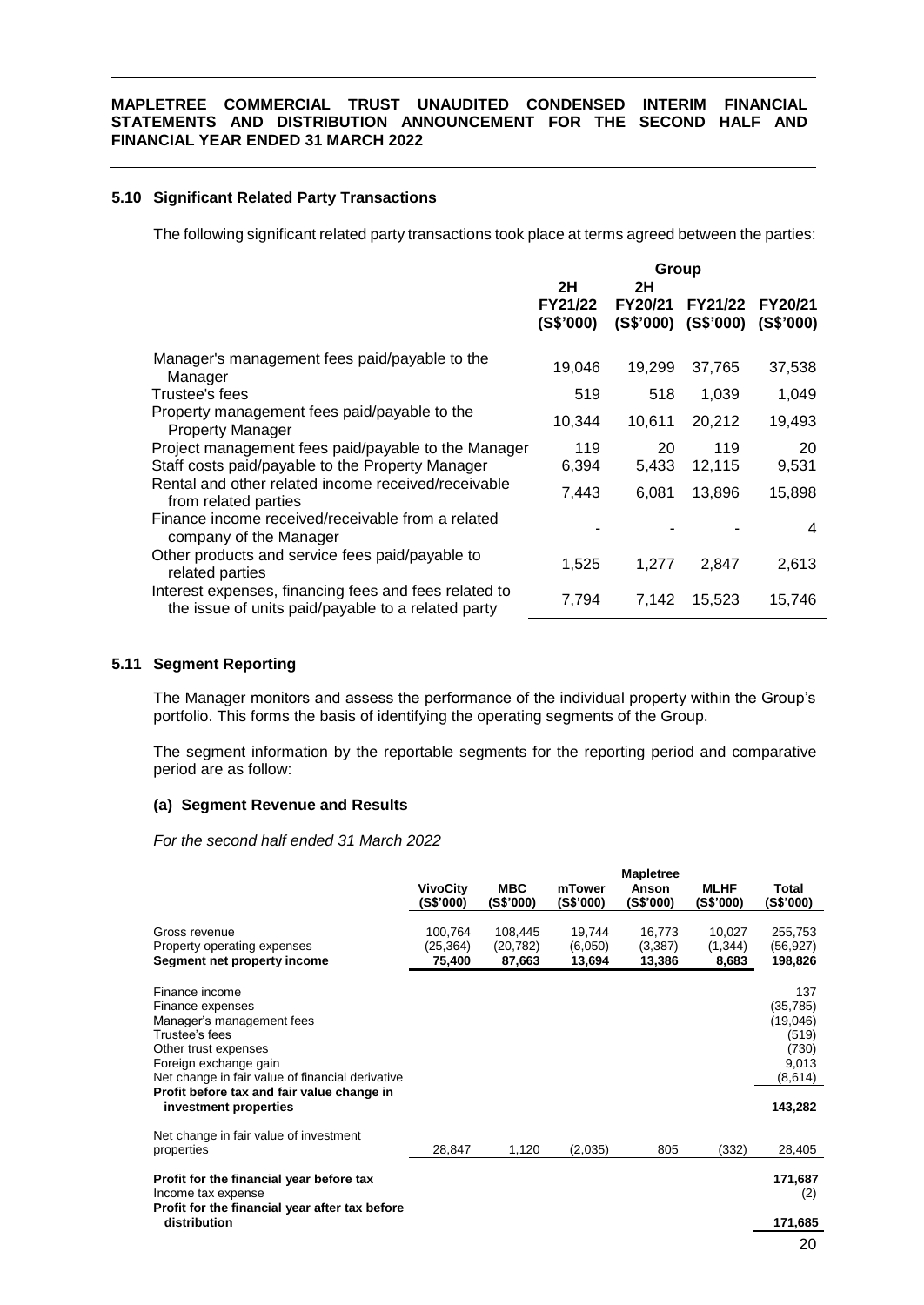# **5.11 Segment Reporting** (continued)

### **(a) Segment Revenue and Results** (continued)

*For the second half ended 31 March 2021*

|                                                                                                                                                                                                                                                               |                              |                         |                     | <b>Mapletree</b>   |                          |                                                                                |
|---------------------------------------------------------------------------------------------------------------------------------------------------------------------------------------------------------------------------------------------------------------|------------------------------|-------------------------|---------------------|--------------------|--------------------------|--------------------------------------------------------------------------------|
|                                                                                                                                                                                                                                                               | <b>VivoCity</b><br>(S\$'000) | <b>MBC</b><br>(S\$'000) | mTower<br>(S\$'000) | Anson<br>(S\$'000) | <b>MLHF</b><br>(S\$'000) | Total<br>(S\$'000)                                                             |
| Gross revenue                                                                                                                                                                                                                                                 | 104,494                      | 109,309                 | 18,999              | 17,540             | 9,984                    | 260,326                                                                        |
| Property operating expenses<br>Segment net property income                                                                                                                                                                                                    | (26,245)<br>78,249           | (18,268)<br>91,041      | (5, 157)<br>13,842  | (3,342)<br>14,198  | (1,763)<br>8,221         | (54,775)<br>205,551                                                            |
| Finance income<br>Finance expenses<br>Manager's management fees<br>Trustee's fees<br>Other trust expenses<br>Foreign exchange gain<br>Net change in fair value of financial derivative<br>Profit before tax and fair value change in<br>investment properties |                              |                         |                     |                    |                          | 215<br>(36,576)<br>(19, 299)<br>(518)<br>(517)<br>7,116<br>(6, 818)<br>149,154 |
| Net change in fair value of investment<br>properties                                                                                                                                                                                                          | (4,527)                      | 38,410                  | (22, 815)           | (216)              | 607                      | 11,459                                                                         |
| Profit for the financial year before tax<br>Income tax expense                                                                                                                                                                                                |                              |                         |                     |                    |                          | 160,613<br>(3)                                                                 |
| Profit for the financial year after tax before<br>distribution                                                                                                                                                                                                |                              |                         |                     |                    |                          | 160,610                                                                        |

*For the financial year ended 31 March 2022*

|                                                                                                                                                                                                                                                               |                              |                         |                     | <b>Mapletree</b>   |                          |                                                                                   |
|---------------------------------------------------------------------------------------------------------------------------------------------------------------------------------------------------------------------------------------------------------------|------------------------------|-------------------------|---------------------|--------------------|--------------------------|-----------------------------------------------------------------------------------|
|                                                                                                                                                                                                                                                               | <b>VivoCity</b><br>(S\$'000) | <b>MBC</b><br>(S\$'000) | mTower<br>(S\$'000) | Anson<br>(S\$'000) | <b>MLHF</b><br>(S\$'000) | Total<br>(S\$'000)                                                                |
| Gross revenue                                                                                                                                                                                                                                                 | 183,888                      | 215,916                 | 45,623              | 33,987             | 20,061                   | 499,475                                                                           |
| Property operating expenses<br>Segment net property income                                                                                                                                                                                                    | (48,030)<br>135,858          | (40, 869)<br>175,047    | (11,888)<br>33,735  | (6,794)<br>27,193  | (3,213)<br>16,848        | (110,794)<br>388,681                                                              |
|                                                                                                                                                                                                                                                               |                              |                         |                     |                    |                          |                                                                                   |
| Finance income<br>Finance expenses<br>Manager's management fees<br>Trustee's fees<br>Other trust expenses<br>Foreign exchange gain<br>Net change in fair value of financial derivative<br>Profit before tax and fair value change in<br>investment properties |                              |                         |                     |                    |                          | 284<br>(72, 575)<br>(37,765)<br>(1,039)<br>(1,388)<br>8,926<br>(8,390)<br>276,734 |
| Net change in fair value of investment<br>properties                                                                                                                                                                                                          | 20,541                       | 42,793                  | 2,530               | 3,736              | 690                      | 70,290                                                                            |
| Profit for the financial year before tax<br>Income tax expense                                                                                                                                                                                                |                              |                         |                     |                    |                          | 347,024<br>(5)                                                                    |
| Profit for the financial year after tax before<br>distribution                                                                                                                                                                                                |                              |                         |                     |                    |                          | 347,019                                                                           |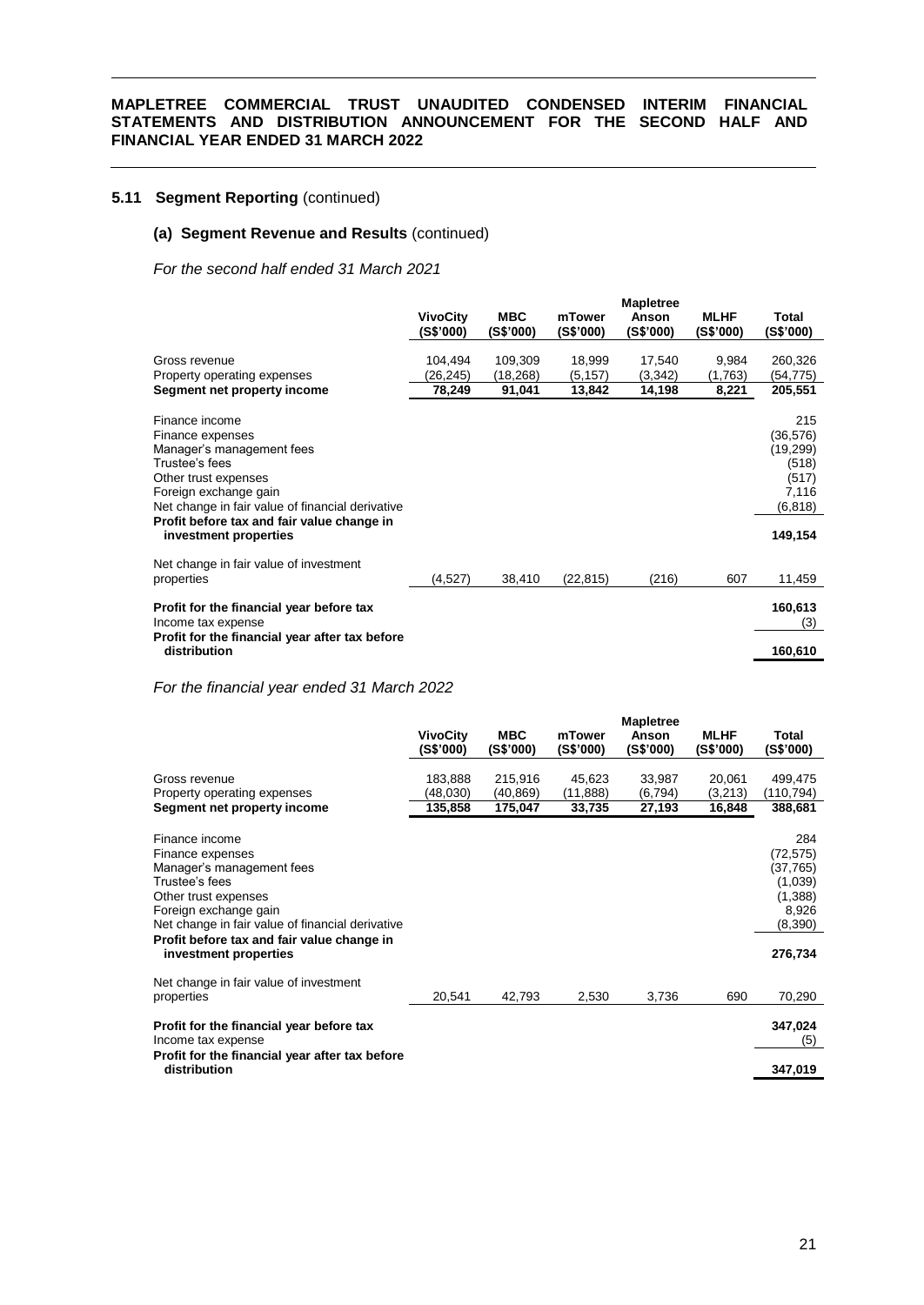# **5.11 Segment Reporting** (continued)

### **(a) Segment Revenue and Results** (continued)

*For the financial year ended 31 March 2021*

|                                                                                                                                                                                                                                                               | <b>VivoCity</b><br>(S\$'000)   | <b>MBC</b><br>(S\$'000)        | mTower<br>(S\$'000)          | <b>Mapletree</b><br>Anson<br>(S\$'000) | <b>MLHF</b><br>(S\$'000)    | Total<br>(S\$'000)                                                                  |
|---------------------------------------------------------------------------------------------------------------------------------------------------------------------------------------------------------------------------------------------------------------|--------------------------------|--------------------------------|------------------------------|----------------------------------------|-----------------------------|-------------------------------------------------------------------------------------|
| Gross revenue<br>Property operating expenses<br>Segment net property income                                                                                                                                                                                   | 169,323<br>(43,682)<br>125,641 | 215,104<br>(37,296)<br>177,808 | 40,219<br>(10,791)<br>29,428 | 34,506<br>(6,602)<br>27,904            | 19,845<br>(3,616)<br>16,229 | 478,997<br>(101,987)<br>377,010                                                     |
| Finance income<br>Finance expenses<br>Manager's management fees<br>Trustee's fees<br>Other trust expenses<br>Foreign exchange gain<br>Net change in fair value of financial derivative<br>Profit before tax and fair value change in<br>investment properties |                                |                                |                              |                                        |                             | 754<br>(76, 848)<br>(37, 538)<br>(1,049)<br>(1, 153)<br>8,639<br>(8,786)<br>261,029 |
| Net change in fair value of investment<br>properties                                                                                                                                                                                                          | (121, 586)                     | 6,418                          | (53, 362)                    | (15, 349)                              | (8, 541)                    | (192, 420)                                                                          |
| Profit for the financial year before tax<br>Income tax expense                                                                                                                                                                                                |                                |                                |                              |                                        |                             | 68,609<br>(3)                                                                       |
| Profit for the financial year after tax before<br>distribution                                                                                                                                                                                                |                                |                                |                              |                                        |                             | 68,606                                                                              |

### **(b) Segment Assets and Liabilities**

|                                       |                              |                         |                     | <b>Mapletree</b>   |                          |                    |
|---------------------------------------|------------------------------|-------------------------|---------------------|--------------------|--------------------------|--------------------|
|                                       | <b>VivoCity</b><br>(S\$'000) | <b>MBC</b><br>(S\$'000) | mTower<br>(S\$'000) | Anson<br>(S\$'000) | <b>MLHF</b><br>(S\$'000) | Total<br>(S\$'000) |
| As at 31 March 2022<br>Segment assets |                              |                         |                     |                    |                          |                    |
| - Investment properties               | 3,182,000                    | 3,800,000               | 747,000             | 752,000            | 340,000                  | 8,821,000          |
| - Plant and equipment                 | 69                           | 73                      | 14                  | 4                  | 2                        | 162                |
| - Trade receivables                   | 1,843                        | 499                     | 79                  | 85                 | 42                       | 2,548              |
|                                       | 3,183,912                    | 3,800,572               | 747,093             | 752,089            | 340,044                  | 8,823,710          |
| Unallocated assets                    |                              |                         |                     |                    |                          | 160,813            |
| <b>Total assets</b>                   |                              |                         |                     |                    |                          | 8,984,523          |
|                                       |                              |                         |                     |                    |                          |                    |
| Segment liabilities                   | 46,665                       | 22,163                  | 10,234              | 7,041              | 648                      | 86,751             |
| Unallocated liabilities               |                              |                         |                     |                    |                          | 3,104,235          |
| <b>Total liabilities</b>              |                              |                         |                     |                    |                          | 3,190,986          |
|                                       |                              |                         |                     |                    |                          |                    |
| As at 31 March 2021                   |                              |                         |                     |                    |                          |                    |
| Segment assets                        |                              |                         |                     |                    |                          |                    |
| - Investment properties               | 3,148,000                    | 3,761,000               | 742,000             | 747,000            | 339,000                  | 8,737,000          |
| - Plant and equipment                 | 133                          | 98                      | 22                  | 10                 | 3                        | 266                |
| - Trade receivables                   | 4,623                        | 2,089                   | 616                 | 81                 | 47                       | 7,456              |
|                                       | 3,152,756                    | 3,763,187               | 742,638             | 747,091            | 339,050                  | 8,744,722          |
| Unallocated assets                    |                              |                         |                     |                    |                          | 205,862            |
| <b>Total assets</b>                   |                              |                         |                     |                    |                          | 8,950,584          |
| Segment liabilities                   | 48,728                       | 28,142                  | 10,728              | 7,046              | 588                      | 95,232             |
| Unallocated liabilities               |                              |                         |                     |                    |                          | 3,146,384          |
| <b>Total liabilities</b>              |                              |                         |                     |                    |                          | 3,241,616          |
|                                       |                              |                         |                     |                    |                          |                    |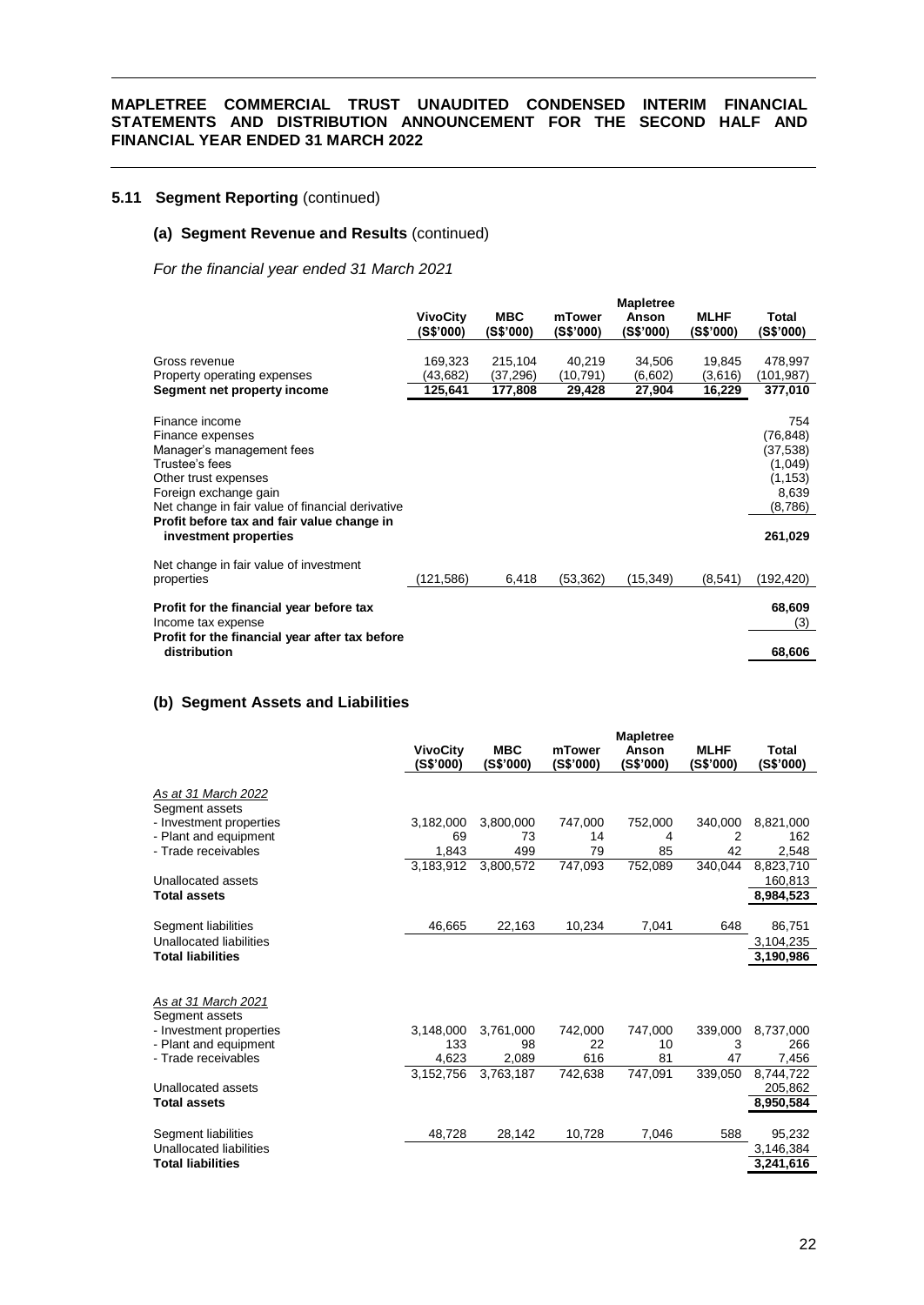### **OTHER INFORMATION**

#### **6. Review of the Condensed Interim Financial Statements**

The Statements of Financial Position of MCT and the Group as at 31 March 2022 and the related Consolidated Statement of Profit or Loss, Distribution Statement, Consolidated Statement of Comprehensive Income, Statements of Movements in Unitholders' Funds of MCT and the Group and the Consolidated Statement of Cash Flows for the second half and financial year ended 31 March 2022 and the explanatory notes have not been audited or reviewed by the Group's auditors.

#### **7. Review of the Performance**

#### **2H FY21/22 versus 2H FY20/21**

Gross revenue was 1.8% lower for 2H FY21/22 compared to 2H FY20/21. This was due to lower contribution by VivoCity, MBC and Anson, offset by higher contribution from mTower and MLHF.

Included in the gross revenue for 2H FY20/21 was a net government grant of S\$2.7 million relating to the 15% property tax rebate received from Government for which corresponding disbursement was made to eligible tenants in advance in FY19/20. There was no government grant recorded in 2H FY21/22. Excluding the net government grant and rental rebate, gross revenue was higher by 0.7% at S\$261.5 million, mainly due to compensation sum received from pre-termination of leases.

Revenue for VivoCity was S\$3.7 million lower than 2H FY20/21 mainly due to cash grant received in 2H FY20/21 and reclassification of property tax rebate received from Government passed on to eligible tenants in FY19/20 of \$2.6 million. This was partially offset by compensation sum received from pre-termination of leases and higher carpark income.

Revenue for MBC was S\$0.9 million lower than 2H FY20/21 mainly due to lower rental income from lower occupancy, cash grant received in 2H FY20/21 and lower carpark income, offset by the effects of step-up rents in existing leases, positive rental reversion and compensation sum received from pre-termination of leases.

Revenue for Mapletree Anson was S\$0.8 million lower than 2H FY20/21 mainly due to lower rental income from transitional vacancy, partially offset by the effects of step-up rents in existing leases.

Revenue for MLHF was marginally higher than 2H FY20/21 mainly due to the effects of step-up rent in existing leases.

Revenue for mTower was S\$0.7 million higher than 2H FY20/21 mainly due to the effect of step-up rents in existing leases, partially offset by lower rental income from longer downtime and negative rental reversion.

Property operating expenses were 3.9% higher at S\$56.9 million compared to 2H FY20/21 mainly due to higher operation and maintenance expenses, staff costs, marketing and promotion expenses, and provision for doubtful debts, partially offset by lower property taxes expenses and property management fees.

Accordingly, net property income decreased by 3.3% to S\$198.8 million for 2H FY21/22.

Finance expenses were 2.2% lower at S\$35.8 million for 2H FY21/22 compared to 2H FY20/21 mainly due to lower outstanding borrowings and lower interest rates on floating rate borrowings.

The unrealised foreign exchange gain arose from the translation of the JPY MTN into MCTTC's functional currency in Singapore dollar and the net change in fair value of financial derivative relates to the revaluation of CCIRS entered into to hedge against any foreign exchange exposure on the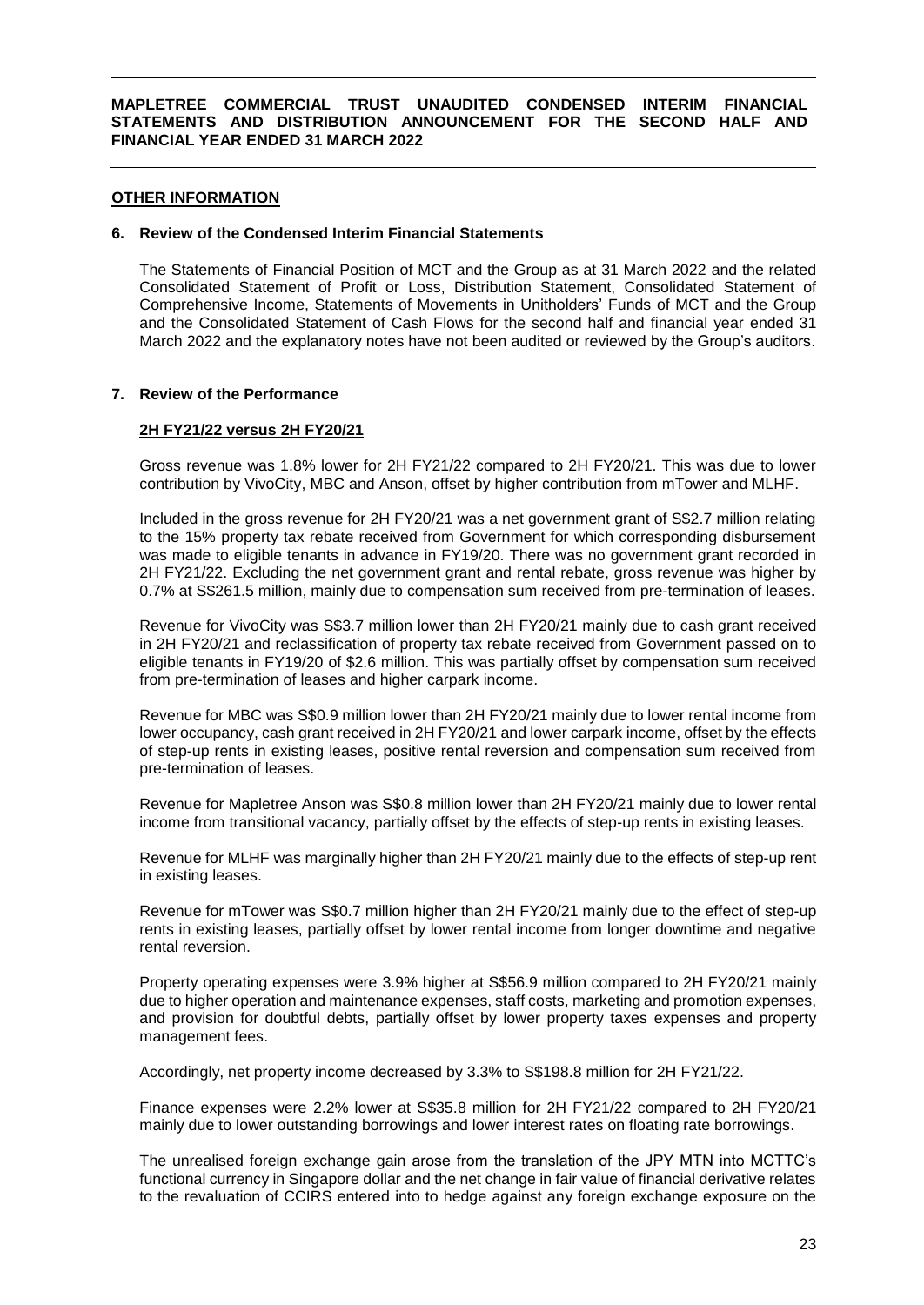principal and interest payments. The unrealised foreign exchange gain and net change in fair value of financial derivative have no impact on the distribution to Unitholders.

As a result of the above, profit before tax and fair value change in investment properties of S\$143.3 million for 2H FY21/22 was 3.9% lower compared to 2H FY20/21.

Income available for distribution for 2H FY21/22 was S\$154.8 million, after taking into account nontax deductible items and other adjustments. This was 5.2% lower compared to S\$163.3 million for 2H FY20/21. With the S\$15.7 million and S\$13.0 million of retained cash released in 2H FY21/22 and 2H FY20/21 respectively, the amount available for distribution for 2H FY21/22 was 3.3% lower year-on-year.

### **FY21/22 versus FY20/21**

Gross revenue was 4.3% higher at S\$499.5 million for FY21/22 compared to FY20/21. This was due to higher contribution across all properties except for Mapletree Anson.

Revenue for VivoCity was S\$14.6 million higher than FY20/21 mainly due to lower rental rebates granted to eligible tenants, the effects of step-up rents in existing leases and higher carpark income. This was partially offset by lower rental income from restructured leases and longer downtime and lower compensation sum received from pre-termination of leases.

Revenue for mTower was S\$5.4 million higher than FY20/21 mainly due to compensation sum received from pre-termination of leases, lower rental rebates granted to eligible retail tenants at ARC and the effects of step-up rents in existing leases, partially offset by lower rental income from lower occupancy and negative rental reversion.

Revenue for MBC was S\$0.8 million higher than FY20/21 mainly due to compensation sum received from pre-termination of leases, the effects of step-up rents in existing leases, lower rental rebates granted to tenants, positive rental reversion and higher carpark income, offset by lower rental income from lower occupancy.

Revenue for MLHF was S\$0.2 million higher than FY20/21 mainly due to the effects of step-up rent in existing leases.

Revenue for Mapletree Anson was S\$0.5 million lower than FY20/21 mainly attributable to lower rental income due to transitional vacancy, offset by the effects of step-up rent in existing leases and lower rental rebates granted to tenants.

Property operating expenses were 8.6% higher at S\$110.8 million compared to FY20/21. The Group incurred higher staff costs, property maintenance expenses, utilities expenses, marketing and promotion expenses, property tax expenses and property management fees. The higher property taxes were mainly due to revised annual values assessed and the property tax rebates received from Government in FY20/21. The higher staff costs was mainly due to the grants received from the Government in FY20/21 under the job support scheme.

Accordingly, net property income increased by 3.1% to S\$388.7 million for FY21/22.

Finance expenses were 5.6% lower at S\$72.6 million for FY21/22 compared to FY20/21 mainly due to lower outstanding borrowings, lower interest rates on floating rate borrowings and lower interest rates from refinancing of fixed rate notes.

The unrealised foreign exchange gain arose from the translation of the JPY MTN into MCTTC's functional currency in Singapore dollar and the net change in fair value of financial derivative relates to the revaluation of CCIRS entered into to hedge against any foreign exchange exposure on the principal and interest payments. The unrealised foreign exchange gain and net change in fair value of financial derivative have no impact on the distribution to Unitholders.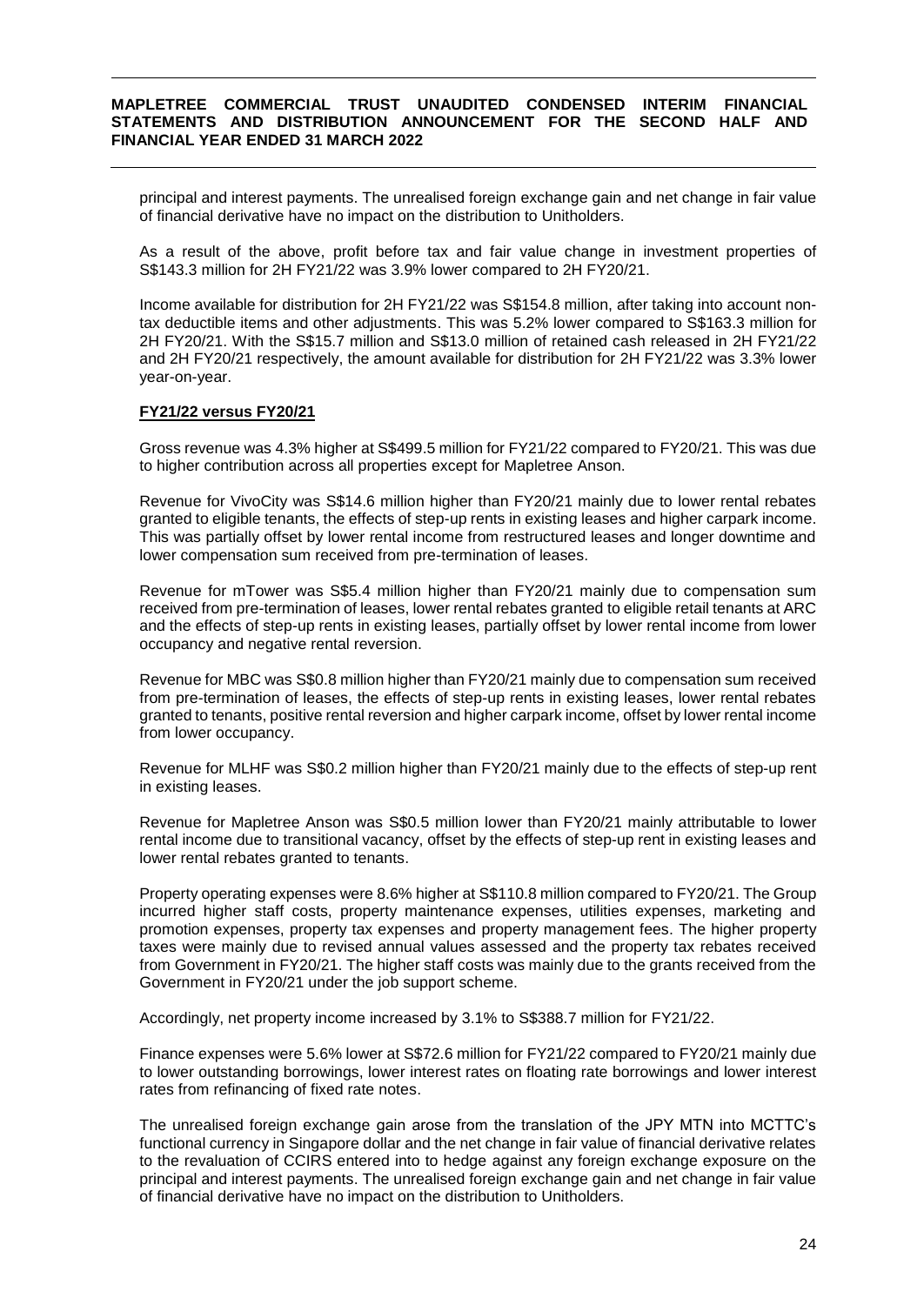As a result of the above, profit before tax and fair value change in investment properties of S\$276.7 million for FY21/22 was 6.0% higher compared to FY20/21.

Income available for distribution for FY21/22 was S\$301.2 million, after taking into account non-tax deductible items and other adjustments. This was 5.1% higher compared to S\$286.7 million for FY20/21. With the S\$15.7 million and S\$28.0 million of retained cash released in FY21/22 and FY20/21 respectively, the amount available for distribution for FY21/22 was 0.7% higher year-onyear.

### **8. Variance between Actual and Forecast Results**

MCT has not disclosed any forecast to the market.

### **9. Commentary on the competitive conditions of the industry in which the group operates and any known factors or events that may affect the group in the next reporting and the next 12 months**

Based on the Ministry of Trade and Industry's ("MTI") advanced estimates, the Singapore economy grew by 3.4% on a year-on-year basis in the first quarter of 2022, moderating from the 6.1% growth recorded in the previous quarter. On a quarter-on-quarter seasonally adjusted annualised basis, the economy expanded by 0.4%, slower than the 2.3% growth in the previous quarter.

According to the Monetary Authority of Singapore and MTI, global inflation is expected to stay high for some time before easing in the latter half of the year. In the near term, heightened geopolitical risks and tight supply conditions will keep crude oil prices elevated. Supply-demand mismatches in commodity markets due in part to geopolitical factors, bottlenecks in global transportation, as well as labour shortages in a number of Singapore's major trading partners are also likely to persist. While ongoing external supply constraints should ease in the second half of 2022, leading to some moderation in imported inflation, there remain upside risks to inflation from geopolitical and pandemic-related shocks.

According to CBRE, retail indicators continued to show signs of recovery. Business expectations improved further with the end of work-from-home as a default since 1 January 2022 and the doubling in group size for dine-in effective 29 March 2022. Amid a strong economic recovery in 2021 and a rise in tourist arrivals, retailers are optimistic in view of an eventual return of tourist spending and the return of employees to the office. On a quarter-on-quarter basis, Prime Rents in Orchard Road remained stable in Q1 2022 at \$34.20 per square foot per month while Prime rents in the Suburban market increased by 0.2% quarter-on-quarter in Q1 2022 to \$30.15 per square foot per month. While domestic and travel restrictions have eased, and shopper traffic has improved, the persistent rise in energy and raw material costs, as well as manpower shortage are now posing additional challenges to retailers. Nonetheless, new retail supply in the next few years is relatively limited and should support a more meaningful retail rent recovery after H2 2022.

In the office market, the positive leasing momentum from end 2021 carried over to Q1 2022. Nonbank financial institutions and technology companies remain as key demand drivers, but sectors such as pharmaceutical and fast-moving consumer goods also saw significant activity. Core CBD (Grade A) rents increased by 1.4% quarter-on-quarter to \$10.95 per square foot per month in Q1 2022. With the prevailing tight vacancy in the Core CBD (Grade A) market, some demand has spilled over to the other submarkets. Further signs of a broad-based recovery were observed in the Grade B Islandwide market which saw rents increased by 1.4% quarter-on-quarter over the same period to \$7.30 per square foot per month. The office sector is poised to benefit from a growth in office demand as workplace measures were further relaxed and rental growth should gain momentum in the coming quarters. CBRE expects Core CBD (Grade A) rents to grow by 6.9% year-on-year for the whole of 2022, supported by the rapid expansion in demand from agile space, technology and non-bank financial sectors, and limited new supply.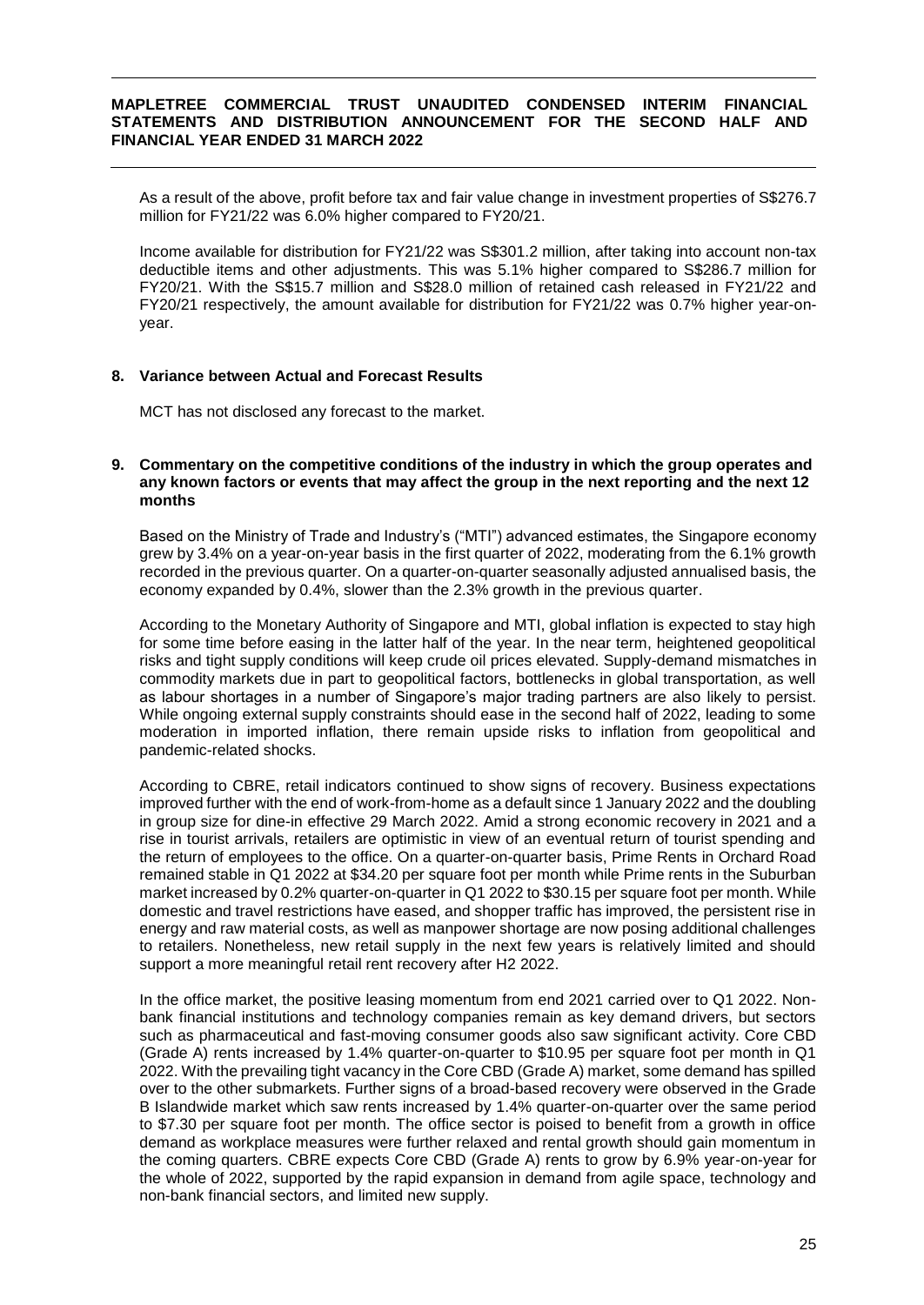Leasing demand in the business park market remained steady, with pharmaceutical and biomedical companies actively seeking to expand their R&D and lab facilities. Other demand drivers include the tech and chemicals sector. Leasing activity for back-end operations of banks took a backseat, as consolidation and downsizing activities remained a common theme with firms adopting flexible working practices. On the back of stronger demand and limited availabilities in the City Fringe submarket, where MBC is located, rents in this submarket rose by 0.8% quarter-on-quarter to \$5.95 per square foot per month in Q1 2022 while rents in the Rest of Island submarket remained the same at \$3.65 per square foot per month over the same period as landlords continued to prioritise raising occupancy. The outlook for the business park market is expected to face less uncertainty with the relaxation of workplace measures and leasing momentum should pick up in the coming quarters. This could provide some respite for the Rest of Island submarket, given the considerable amount of pipeline completing in the Rest of Island submarket in the next two years.

Singapore has significantly relaxed COVID-19 measures, including raising the limits for dining-in and social gatherings, allowing more employees to return to their workplaces and reopening the borders. While these are expected to benefit MCT's portfolio, downside risks could materialise from global geopolitical uncertainties, rising energy prices and interest rates hikes.

As more economic activities resume and international travelling progressively returns to normalcy, we will remain proactive and nimble in managing our assets, with a focus on maintaining healthy portfolio occupancy and steady rental income, while managing costs in a sustainable manner.

Anchored by a well-diversified portfolio with key best-in-class assets, MCT is expected to derive stable cashflows from high quality tenants. MCT's overall resilience will place the vehicle well to ride through the pandemic and further economic cycles.

### Sources:

Monetary Authority of Singapore and Ministry of Trade and Industry Press Release, 23 March 2022 The Singapore Ministry of Trade and Industry Press Release, 14 April 2022 CBRE Figures Singapore Q1 2022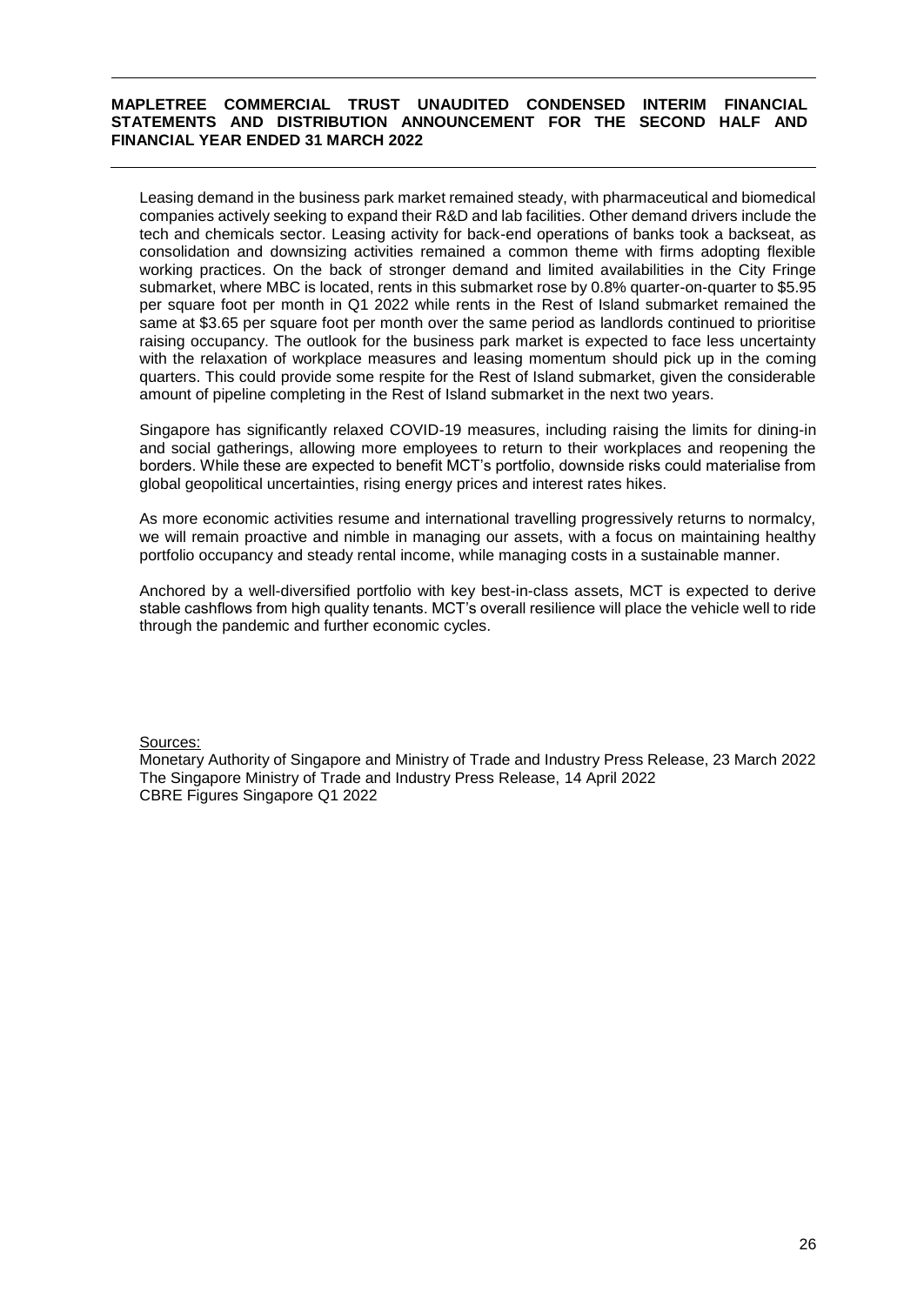### **10. Distributions**

(a) Current financial period

Any distributions declared for the current financial period? Yes

- Name of distribution: 40<sup>th</sup> distribution for the period from 1 October 2021 to 31 March 2022
- Distribution type: Income / Capital
- Distribution rate: Taxable Income 4.61 cents per unit Capital – 0.53 cent per unit
- Par value of units: Not meaningful
- Tax rate: Taxable Income Distribution

Qualifying investors and individuals (other than those who hold their units through a partnership) will generally receive pre-tax distributions. These distributions are exempt from tax in the hands of individuals unless such distributions are derived through a Singapore partnership or from the carrying on of a trade, business or profession. Such individual unitholders, i.e. to whom the exemption will not apply, must declare the distribution received as income in their tax returns. Qualifying investors, unless they are exempt from tax because of their own circumstances, will have to pay income tax subsequently on such distributions at their own applicable tax rates.

Qualifying foreign non-individual investors and qualifying non-resident funds will receive their distributions after deduction of tax at the rate of 10%.

All other investors will receive their distributions after deduction of tax at the rate of 17%.

#### Capital Distribution

Capital Distribution represents a return of capital to Unitholders for Singapore income tax purposes and is therefore not subject to income tax. For Unitholders who are liable to Singapore income tax on profits from sale of MCT Units, the amount of Capital Distribution will be applied to reduce the cost base of their MCT Units for Singapore income tax purposes.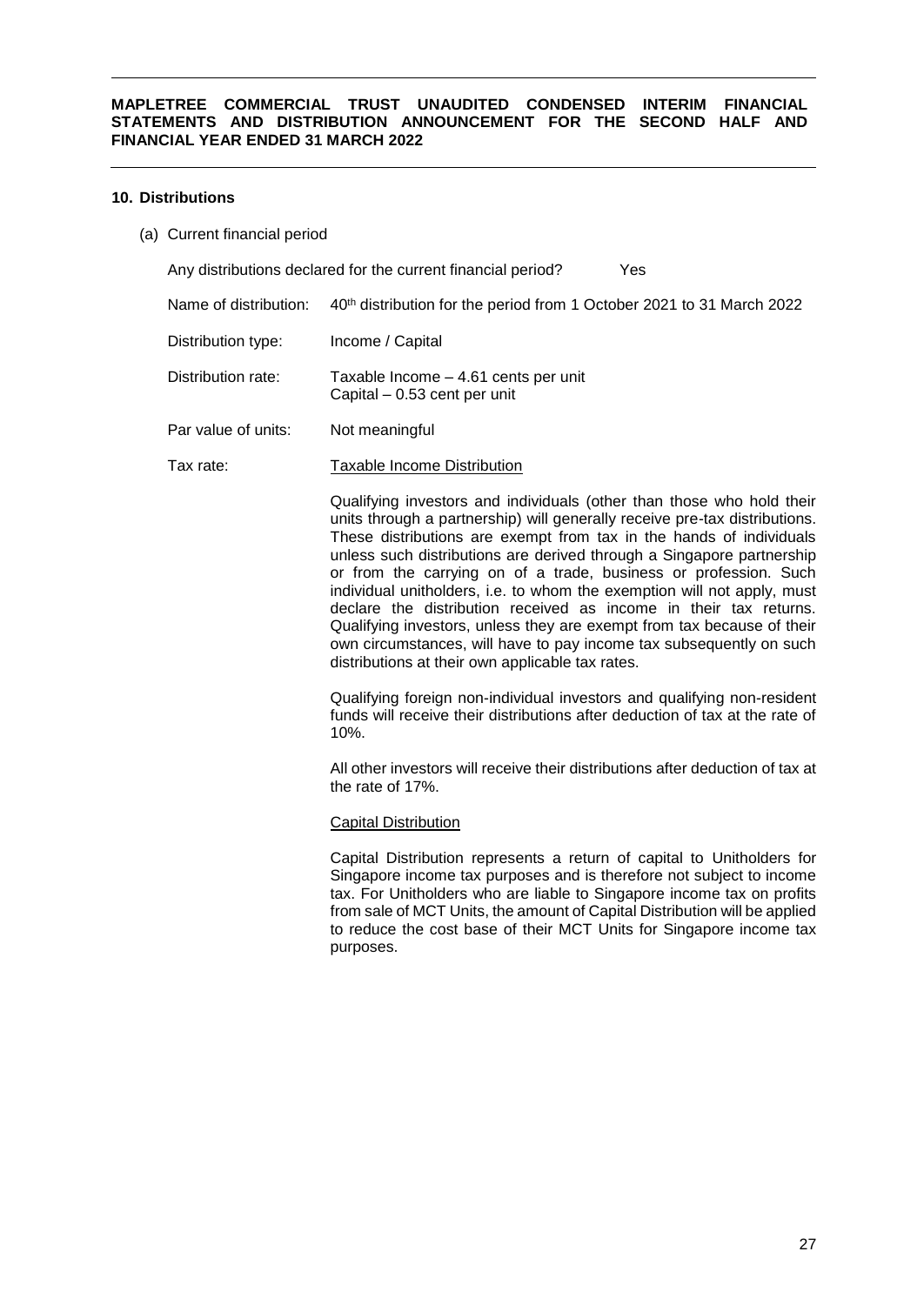# **10. Distributions** (continued)

(b) Corresponding period of the preceding financial period

|     | period?               | Any distributions declared for the corresponding period of the immediate preceding financial<br>Yes                                                                                                                                                                                                                                                                                                                                                                                                                                                                                                                                                                                                                          |
|-----|-----------------------|------------------------------------------------------------------------------------------------------------------------------------------------------------------------------------------------------------------------------------------------------------------------------------------------------------------------------------------------------------------------------------------------------------------------------------------------------------------------------------------------------------------------------------------------------------------------------------------------------------------------------------------------------------------------------------------------------------------------------|
|     | Name of distribution: | 38th distribution for the period from 1 October 2020 to 31 March 2021                                                                                                                                                                                                                                                                                                                                                                                                                                                                                                                                                                                                                                                        |
|     | Distribution type:    | Income / Capital                                                                                                                                                                                                                                                                                                                                                                                                                                                                                                                                                                                                                                                                                                             |
|     | Distribution rate:    | Taxable Income - 4.83 cents per unit<br>Capital - 0.49 cent per unit                                                                                                                                                                                                                                                                                                                                                                                                                                                                                                                                                                                                                                                         |
|     | Par value of units:   | Not meaningful                                                                                                                                                                                                                                                                                                                                                                                                                                                                                                                                                                                                                                                                                                               |
|     | Tax rate:             | <b>Taxable Income Distribution</b>                                                                                                                                                                                                                                                                                                                                                                                                                                                                                                                                                                                                                                                                                           |
|     |                       | Qualifying investors and individuals (other than those who hold their<br>units through a partnership) will generally receive pre-tax distributions.<br>These distributions are exempt from tax in the hands of individuals<br>unless such distributions are derived through a Singapore partnership<br>or from the carrying on of a trade, business or profession. Such<br>individual unitholders, i.e. to whom the exemption will not apply, must<br>declare the distribution received as income in their tax returns.<br>Qualifying investors, unless they are exempt from tax because of their<br>own circumstances, will have to pay income tax subsequently on such<br>distributions at their own applicable tax rates. |
|     |                       | Qualifying foreign non-individual investors and qualifying non-resident<br>funds will receive their distributions after deduction of tax at the rate of<br>10%.                                                                                                                                                                                                                                                                                                                                                                                                                                                                                                                                                              |
|     |                       | All other investors will receive their distributions after deduction of tax at<br>the rate of 17%.                                                                                                                                                                                                                                                                                                                                                                                                                                                                                                                                                                                                                           |
|     |                       | <b>Capital Distribution</b>                                                                                                                                                                                                                                                                                                                                                                                                                                                                                                                                                                                                                                                                                                  |
|     |                       | Capital Distribution represents a return of capital to Unitholders for<br>Singapore income tax purposes and is therefore not subject to income<br>tax. For Unitholders who are liable to Singapore income tax on profits<br>from sale of MCT Units, the amount of Capital Distribution will be applied<br>to reduce the cost base of their MCT Units for Singapore income tax<br>purposes.                                                                                                                                                                                                                                                                                                                                   |
| (c) | Record date:          | The Transfer Books and Register of Unitholders of MCT will be closed<br>at 5.00 p.m. on Thursday, 28 April 2022 for the purposes of determining<br>each Unitholder's entitlement to MCT's distribution.                                                                                                                                                                                                                                                                                                                                                                                                                                                                                                                      |
|     |                       | The ex-distribution date will be on Wednesday, 27 April 2022.                                                                                                                                                                                                                                                                                                                                                                                                                                                                                                                                                                                                                                                                |
| (d) | Date Payable:         | Friday, 3 June 2022                                                                                                                                                                                                                                                                                                                                                                                                                                                                                                                                                                                                                                                                                                          |

# **11. If no distribution has been declared/(recommended), a statement to that effect.**

Not applicable.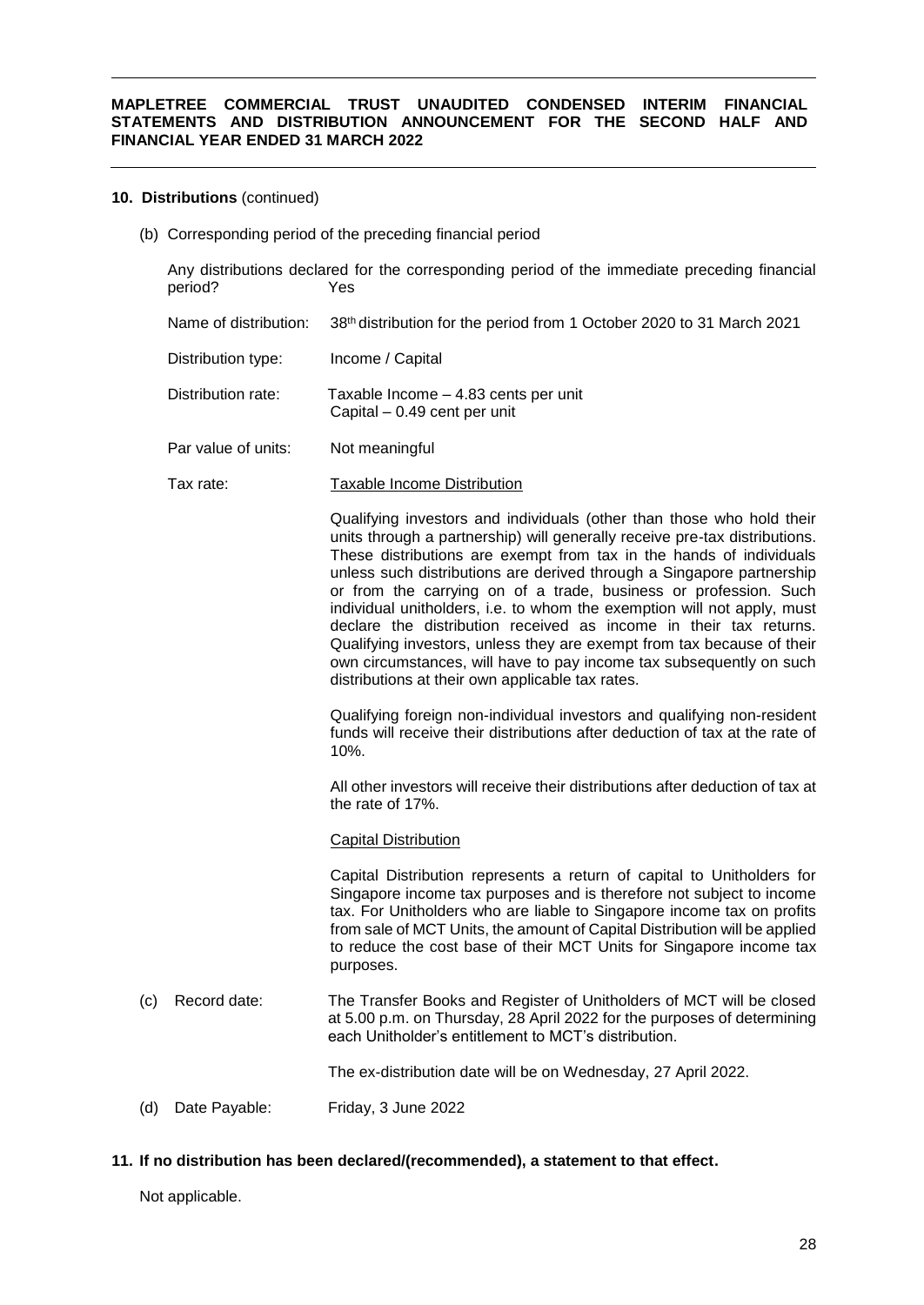### **12. In the review of performance, the factors leading to any material changes in contributions to turnover and earnings by the business or geographical segments**

Please refer to Paragraph 5.11(a) for the Segmental Revenue and Results and Paragraph 7 for the review of the actual performance.

### **13. Breakdown of Revenue and Profit after Tax**

|                                                | FY21/22<br>(S\$'000) | FY20/21<br>(S\$'000) | Variance<br>℅ |
|------------------------------------------------|----------------------|----------------------|---------------|
| 1 April to 30 September<br>("First Half Year") |                      |                      |               |
| Gross Revenue                                  | 243,722              | 218,671              | 11.5          |
| Profit/(Loss) after tax for the period         | 175,334              | (92,004)             | N.M.          |
| 1 October to 31 March<br>("Second Half Year")  |                      |                      |               |
| Gross Revenue                                  | 255,753              | 260,326              | (1.8)         |
| Profit after tax for the period                | 171,685              | 160,610              | 6.9           |

N.M.: Not meaningful

### **14. Breakdown of Total Distribution**

|                                          | FY21/22   | FY20/21   |
|------------------------------------------|-----------|-----------|
|                                          | (S\$'000) | (S\$'000) |
| 1 October 2021 to 31 March 2022          | 170,828   |           |
| 1 April 2021 to 30 September 2021        | 145,804   | ۰         |
| 1 October 2020 to 31 March 2021          |           | 176.422   |
| 1 April 2020 to 30 September 2020        | -         | 138,191   |
| <b>Total Distribution to Unitholders</b> | 316,632   | 314,613   |

### **15. General Mandate relating to Interested Person Transactions**

MCT has not obtained a general mandate from Unitholders for Interested Person Transactions.

### **16. Confirmation pursuant to Rule 704(13) of the Listing Manual**

Pursuant to Rule 704(13) of the Listing Manual, Mapletree Commercial Trust Management Ltd. (the "Company"), as manager of MCT, confirms that there is no person occupying a managerial position in the Company or its principal subsidiaries who is a relative of a director, chief executive officer, substantial shareholder of the Company or a substantial unitholder of MCT.